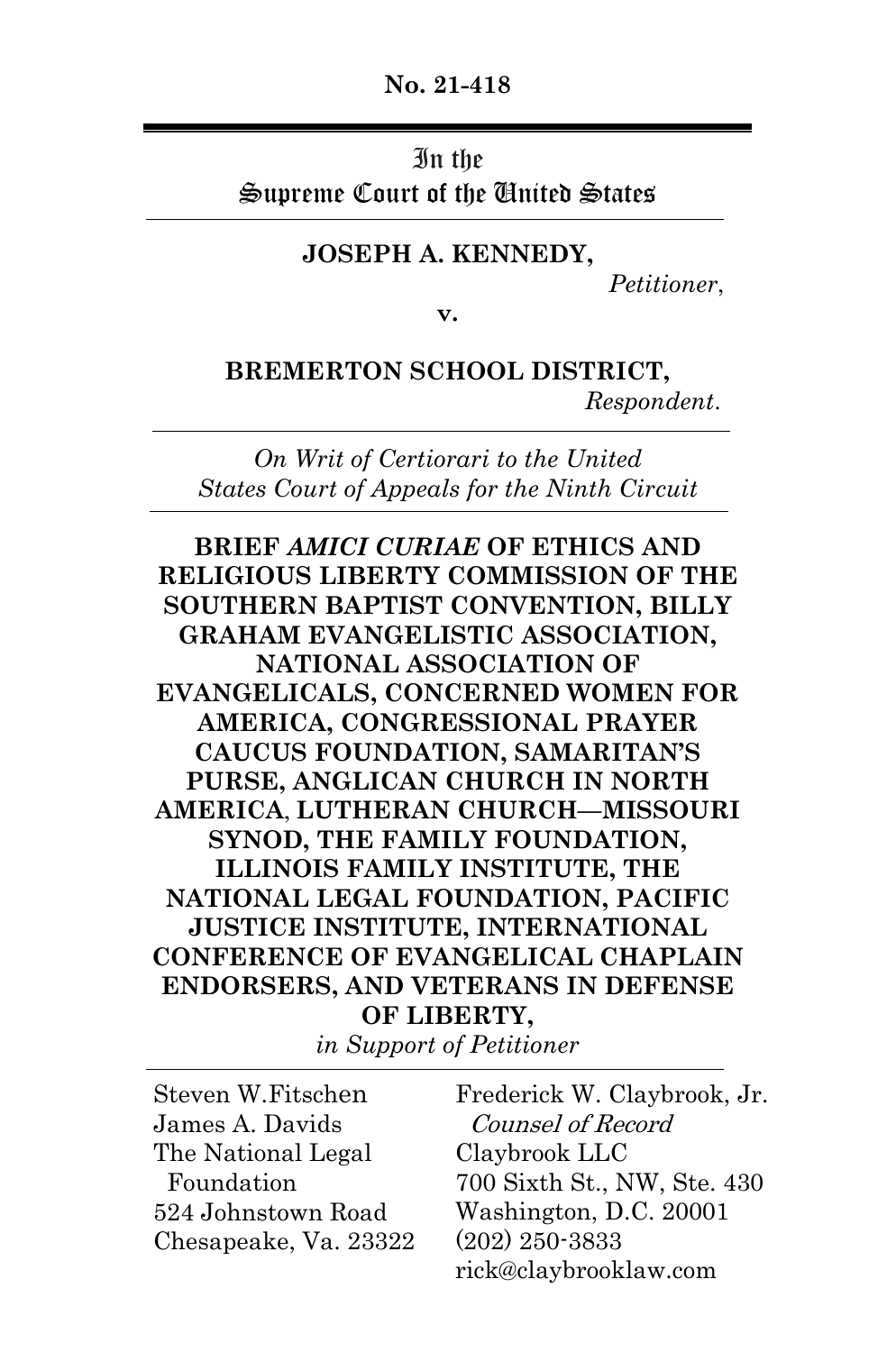## **TABLE OF CONTENTS**

|      | INTERESTS OF THE AMICI CURIAE 1                                                                                                                                    |  |
|------|--------------------------------------------------------------------------------------------------------------------------------------------------------------------|--|
|      |                                                                                                                                                                    |  |
|      |                                                                                                                                                                    |  |
| I.   | Teachers, Like Students, Do Not Shed All<br>Their Constitutional Rights at the                                                                                     |  |
| II.  | A Teacher's Speech and Free Exercise<br>Rights Cannot Be Abridged Because<br><b>Students and Others Voluntarily Exercise</b><br>Their Own Rights Alongside Him  13 |  |
| III. | Free Exercise and Assembly Rights Cannot<br>Be Vetoed by a Third Party Experiencing<br>an Unsubstantiated Fear of Repercussion                                     |  |
| IV.  | The Ninth Circuit Improperly Pitted the<br>Establishment Clause Against the Free                                                                                   |  |
|      | A. On This Record, No Objective,<br>Reasonable Observer Could Believe the<br>School Endorsed the Coach's Religious                                                 |  |
|      | B. The "Endorsement" Test May Not<br>Properly Be Used to Disallow a Neutral<br>Accommodation of the Free Exercise of                                               |  |
|      | 1. The Text of the Establishment Clause<br>Allows Laws About Religion, Just Not<br>Those About "an <i>Establishment</i> of                                         |  |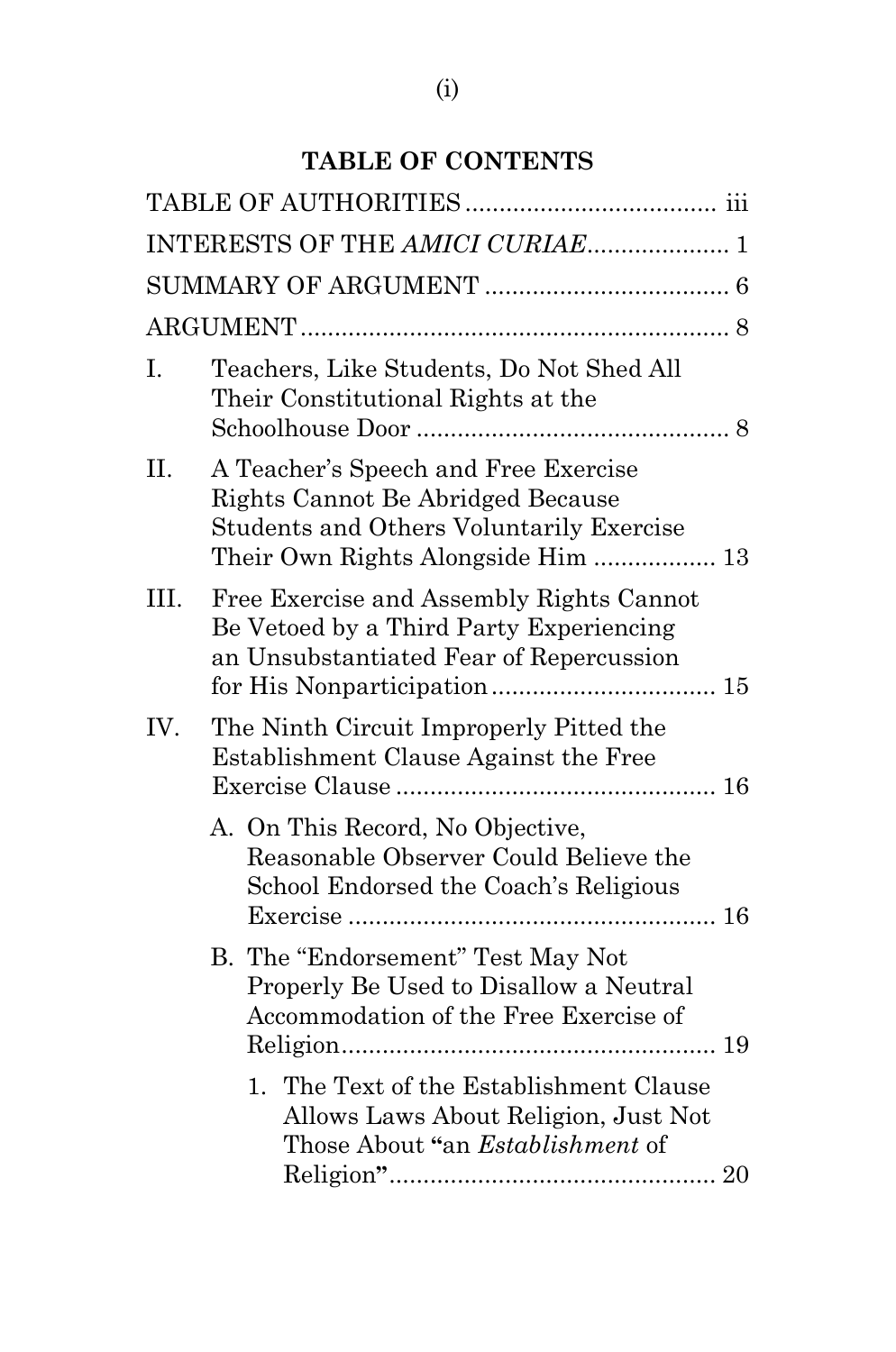| 2. The Founders Passed Laws<br>Encouraging and Endorsing Religion22                                                                         |  |
|---------------------------------------------------------------------------------------------------------------------------------------------|--|
| 3. Ample Precedent Supports That the<br>Establishment Clause Does Not<br>Conflict with the Free Exercise<br>Clause When the Government Acts |  |
|                                                                                                                                             |  |
|                                                                                                                                             |  |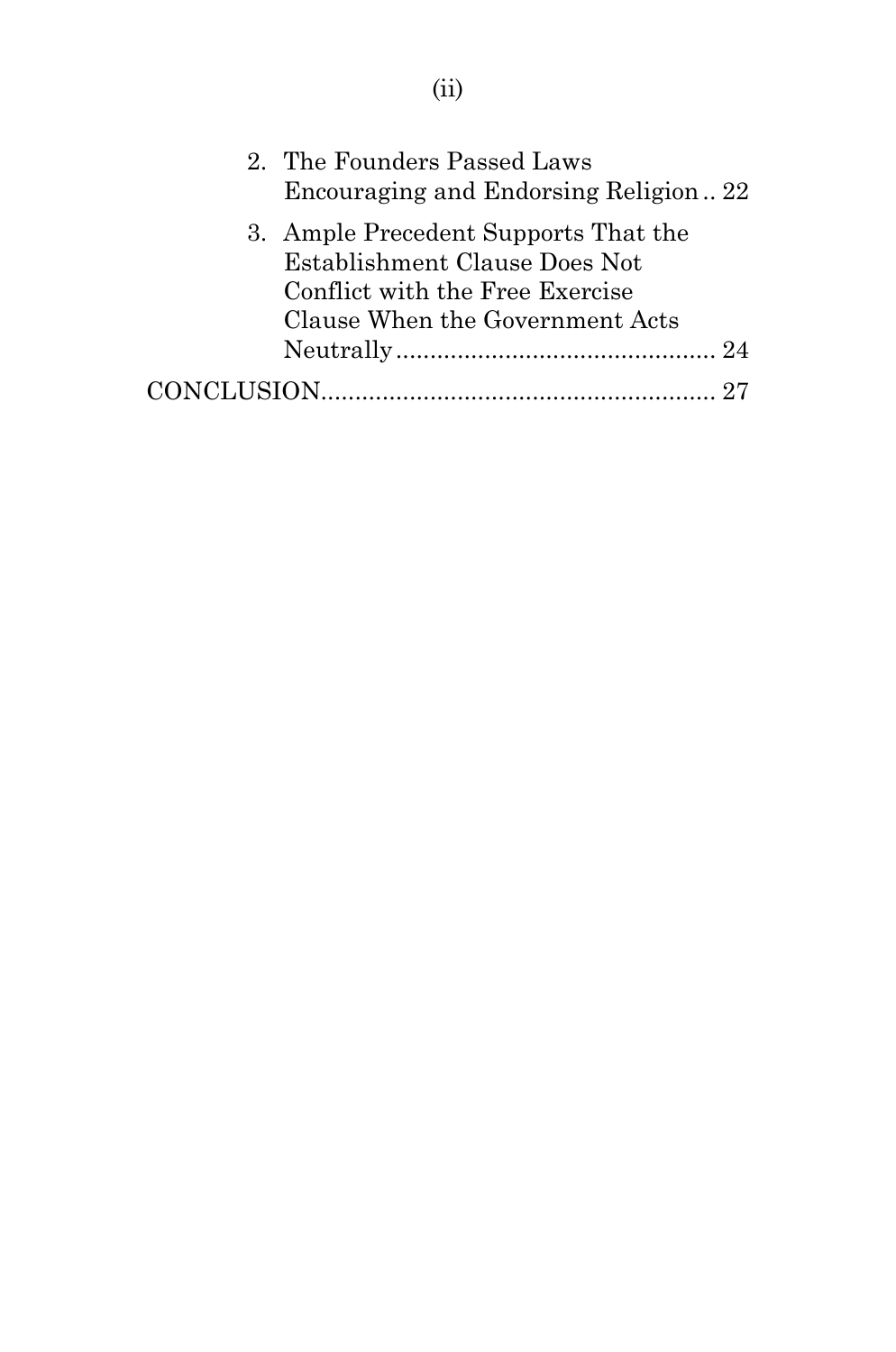# (iii)

## **TABLE OF AUTHORITIES**

## **Cases**

| Am. Legion v. Am. Humanists Soc'y,                                                                     |
|--------------------------------------------------------------------------------------------------------|
| <b>Bd.</b> of Educ. of Westside Community Schools<br>v. Mergens, 496 U.S. 226 (1990) 12, 16-17, 19, 27 |
| Cnty. of Allegheny v. ACLU, 492 U.S. 573 (1989) 20                                                     |
|                                                                                                        |
| DeJonge v. Ore., 299 U.S. 353 (1937) 15                                                                |
| EEOC v. Abercrombie & Fitch Stores, Inc.,                                                              |
|                                                                                                        |
| Epperson v. Ark., 393 U.S. 97 (1968)  26                                                               |
| <i>Espinoza v. Mont. Dept. of Rev.,</i>                                                                |
| <i>Everson v. Bd. of Educ.</i> , 330 U.S. 1 (1947)  25                                                 |
| Garcetti v. Ceballos, 547 U.S. 410 (2006) 9, 27                                                        |
| Good News Club v. Milford Cent. Sch.,                                                                  |
| Gregory v. Chicago, 394 U.S. 111 (1969) 15                                                             |
| Hague v. CIO, 307 U.S. 496 (1939)  15                                                                  |
| Ill. ex rel. McCollum v. Bd. of Educ.,                                                                 |
| Kennedy v. Bremerton Sch. Dist.,                                                                       |
| Kennedy v. Bremerton Sch. Dist.,                                                                       |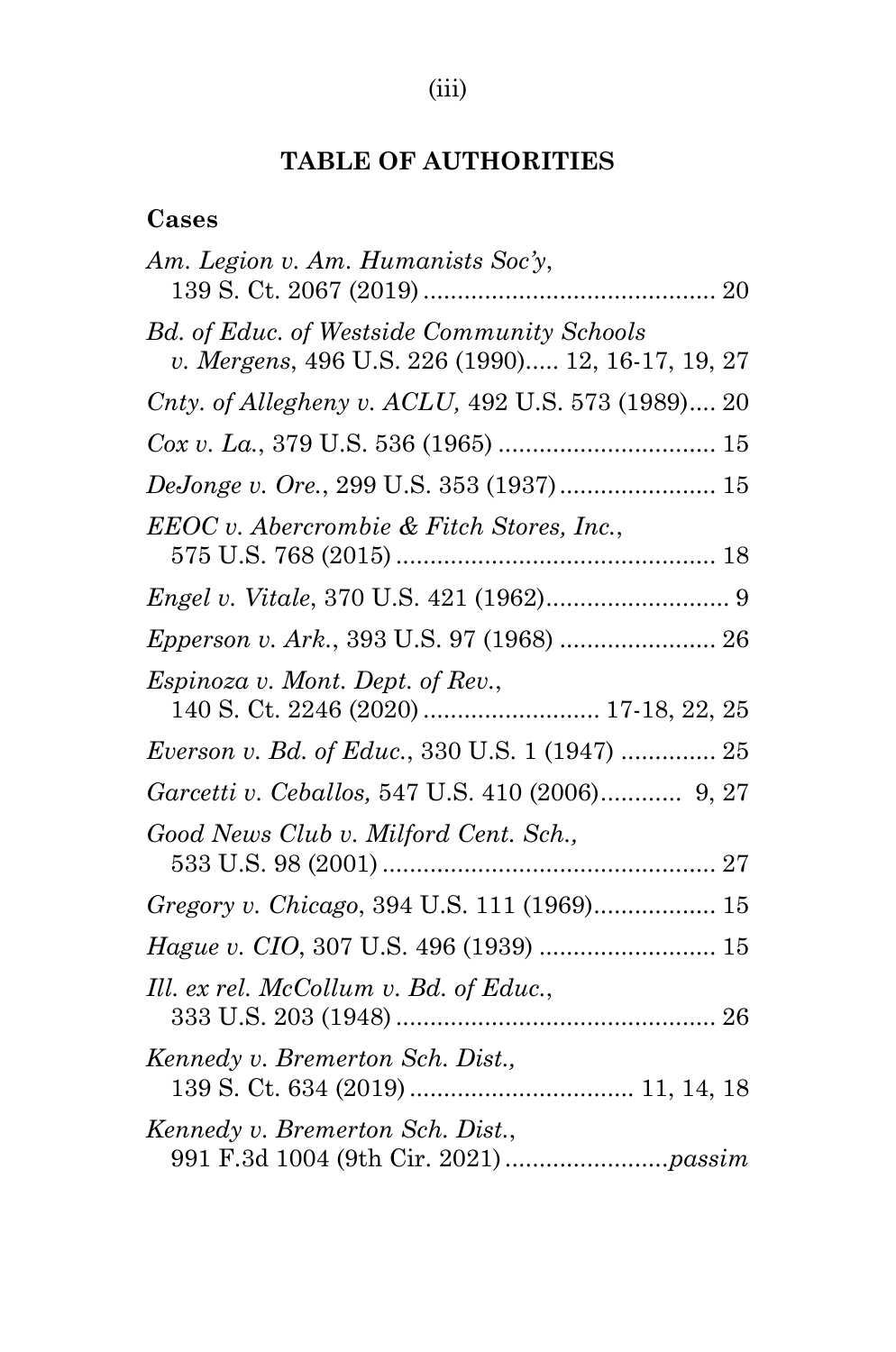| Kennedy v. Bremerton Sch. Dist.,                    |
|-----------------------------------------------------|
| Keyishian v. Bd. of Regents, 385 U.S. 589 (1967) 12 |
| Lamb's Chapel v. Center Moriches Union Free         |
| Lane v. Franks, 573 U.S. 228 (2014) 9, 14, 27       |
| Lynch v. Donnelly, 465 U.S. 668 (1984)  26          |
| Marsh v. Chambers, 463 U.S. 783 (1983)  22          |
| Matal v. Tam, 137 S. Ct. 1744 (2017)  15            |
| Mitchell v. Helms, 530 U.S. 793 (2000) 25           |
| Pickering v. Bd. of Educ. of Twnshp. High Sch.      |
| Presiding Bishop v. Amos, 483 U.S. 327 (1987) 26    |
| Roman Cath. Diocese of Brooklyn v. Cuomo,           |
| Rosenberger v. Rectors and Visitors of Univ. of     |
| Santa Fe Ind. Sch. Dist. v. Doe, 530 U.S. 290       |
| Sch. Dist. of Abington Twnshp. v. Schempp, 374      |
| Tandon v. Newsom, 141 S. Ct. 1294 (2021)  17        |
| Tex. v. Johnson, 491 U.S. 397 (1989)  15            |
| Tinker v. Des Moines Ind. Cmty. Sch. Dist.,         |
| Town of Greece v. Galloway,                         |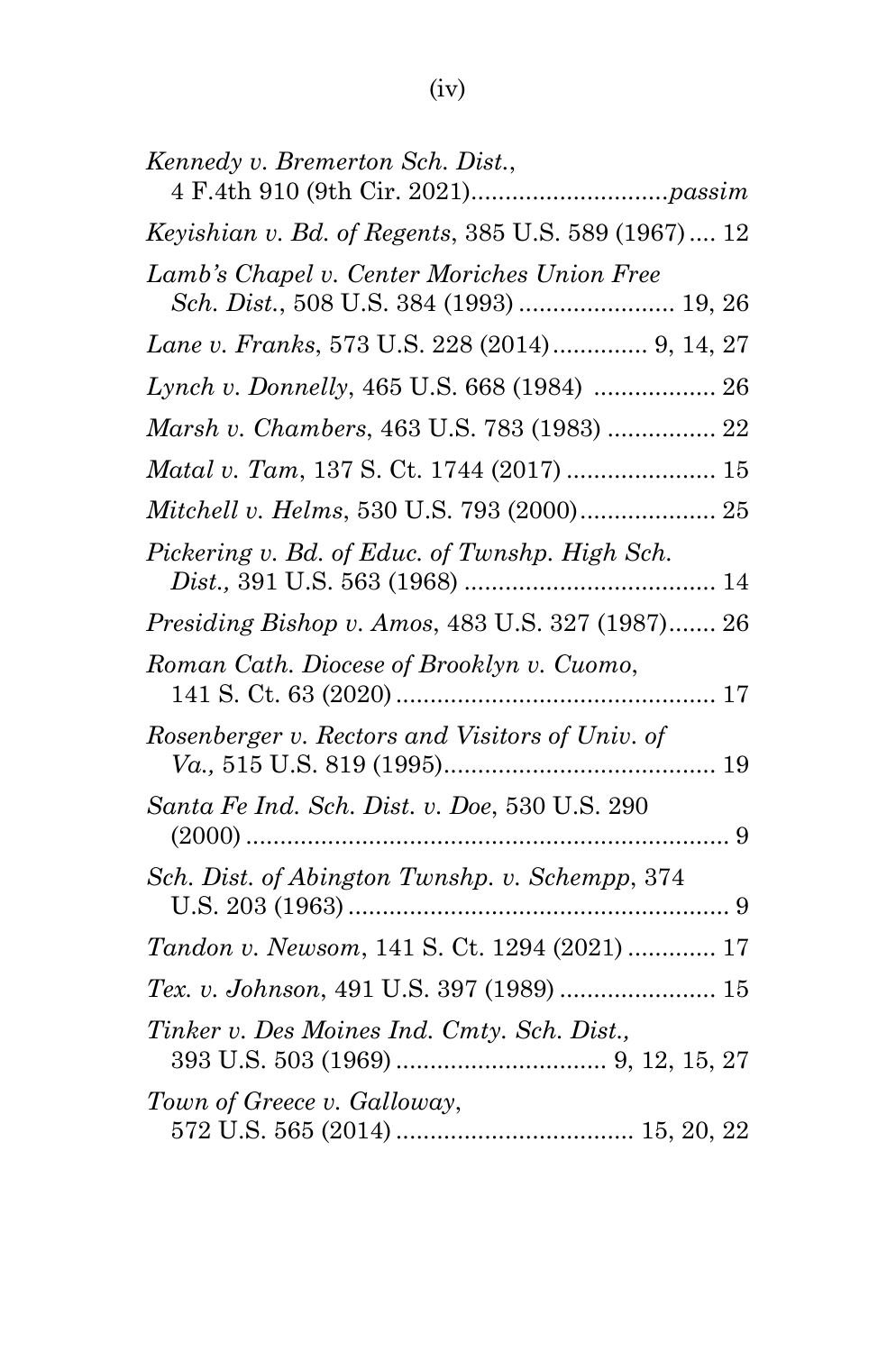| Trinity Lutheran Church v. Comer,                   |  |
|-----------------------------------------------------|--|
| Van Orden v. Perry, 545 U.S. 677 (2005) 24          |  |
|                                                     |  |
| Witters v. Wash. Dept. of Servs. for the Blind, 474 |  |
| Zelman v. Simmons-Harris, 536 U.S. 639 (2002) 25    |  |
| Zobrest v. Catalina Foothills Sch. Dist.,           |  |
| Zorach v. Clauson, 343 U.S. 306 (1952) 14, 26       |  |

## **Constitutional Provisions**

| U.S. Const. |  |
|-------------|--|
|             |  |
|             |  |
|             |  |
|             |  |

## **Statutes**

| Elementary and Secondary Education Act of  |  |
|--------------------------------------------|--|
|                                            |  |
|                                            |  |
| Northwest Ordinance of 1787, 1 Stat. 50 23 |  |

# **Other Authorities**

| John Adams, Address to Mass. Militia in 1798, |  |
|-----------------------------------------------|--|
| https://founders.archives.gov/documents/      |  |
|                                               |  |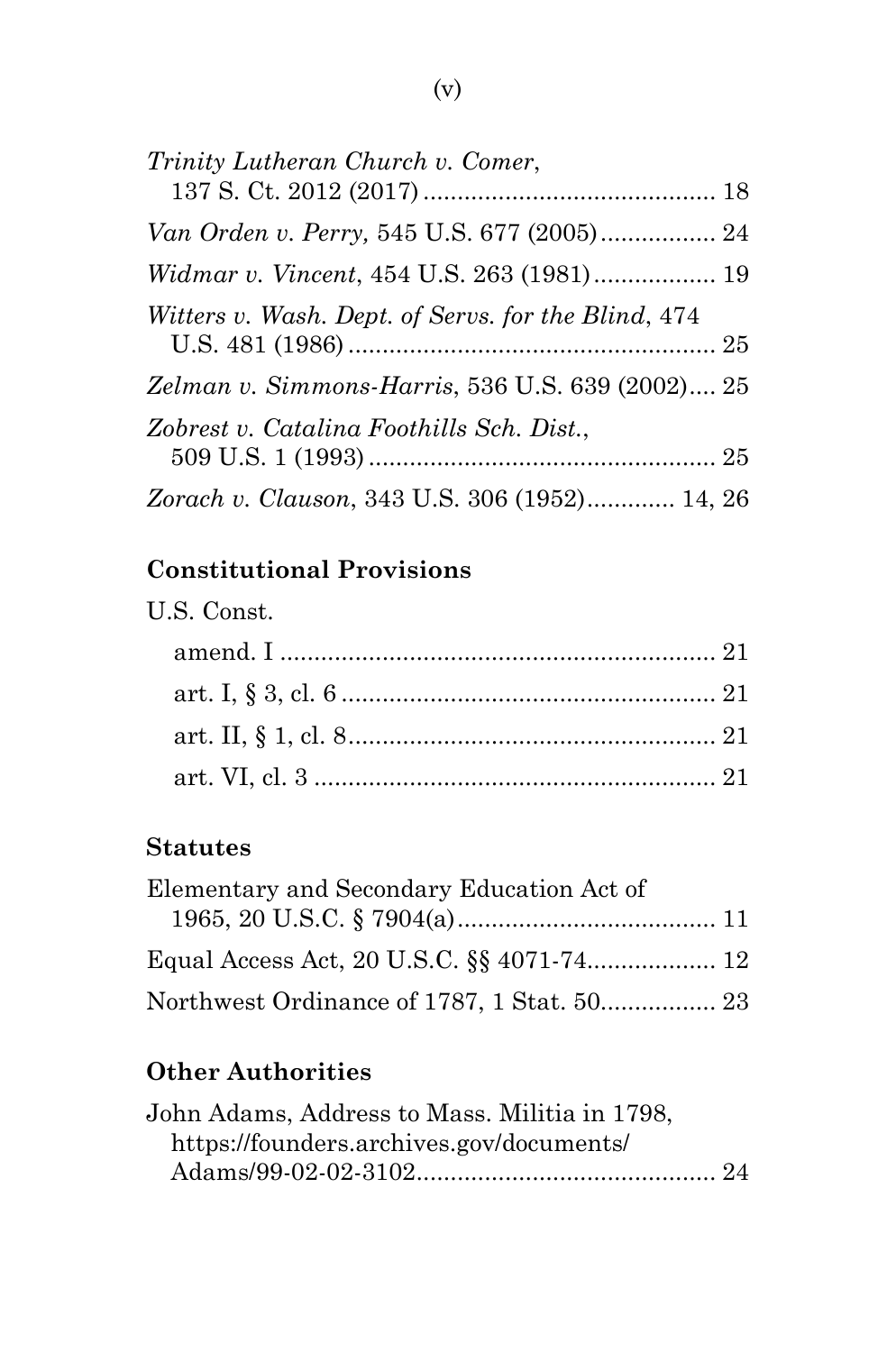| Robert L. Cord, Separation of Church and State:<br><b>Historical Fact and Current Fiction 23-24</b>                                                  |
|------------------------------------------------------------------------------------------------------------------------------------------------------|
| James A. Davids, <i>Putting Faith in Prison</i><br>Programs, and Its Constitutionality Under<br>Thomas Jefferson's Faith-Based Initiative, 6         |
| 1 Debates and Proceedings 797, 6th Cong., 1st                                                                                                        |
| 10/6/17 DOJ Mem. for All Exec. Agencies,<br>https://www.justice.gov/opa/press-<br>release/file/1001891/download 10-11                                |
| Carl H. Esbeck, Dissent and Disestablishment:<br>The Church-State Settlement in the Early<br>American Republic, 2004 BYU L. Rev. 1385 23             |
| Carl H. Esbeck, The Establishment Clause: Its<br>Original Public Meaning and What We Can<br>Learn from the Plain Text, 22 Federalist Soc'y           |
| Carl H. Esbeck, Uses and Abuses of Textualism<br>and Originalism in Establishment Clause<br><i>Interpretation</i> , 2011 Utah L. Rev. 489 21, 22, 23 |
| Steven W. Fitschen, Religion in the Public<br>Schools After Santa Fe Independent School<br>District v. Doe: Time for a New Strategy, 9               |
| Guidelines on Religious Exercise and Religious<br>Expression in the Federal Workplace (Aug.<br>14, 1997), https://clintonwhitehouse4.                |
| archives.gov/WH/New/html/19970819-<br>10                                                                                                             |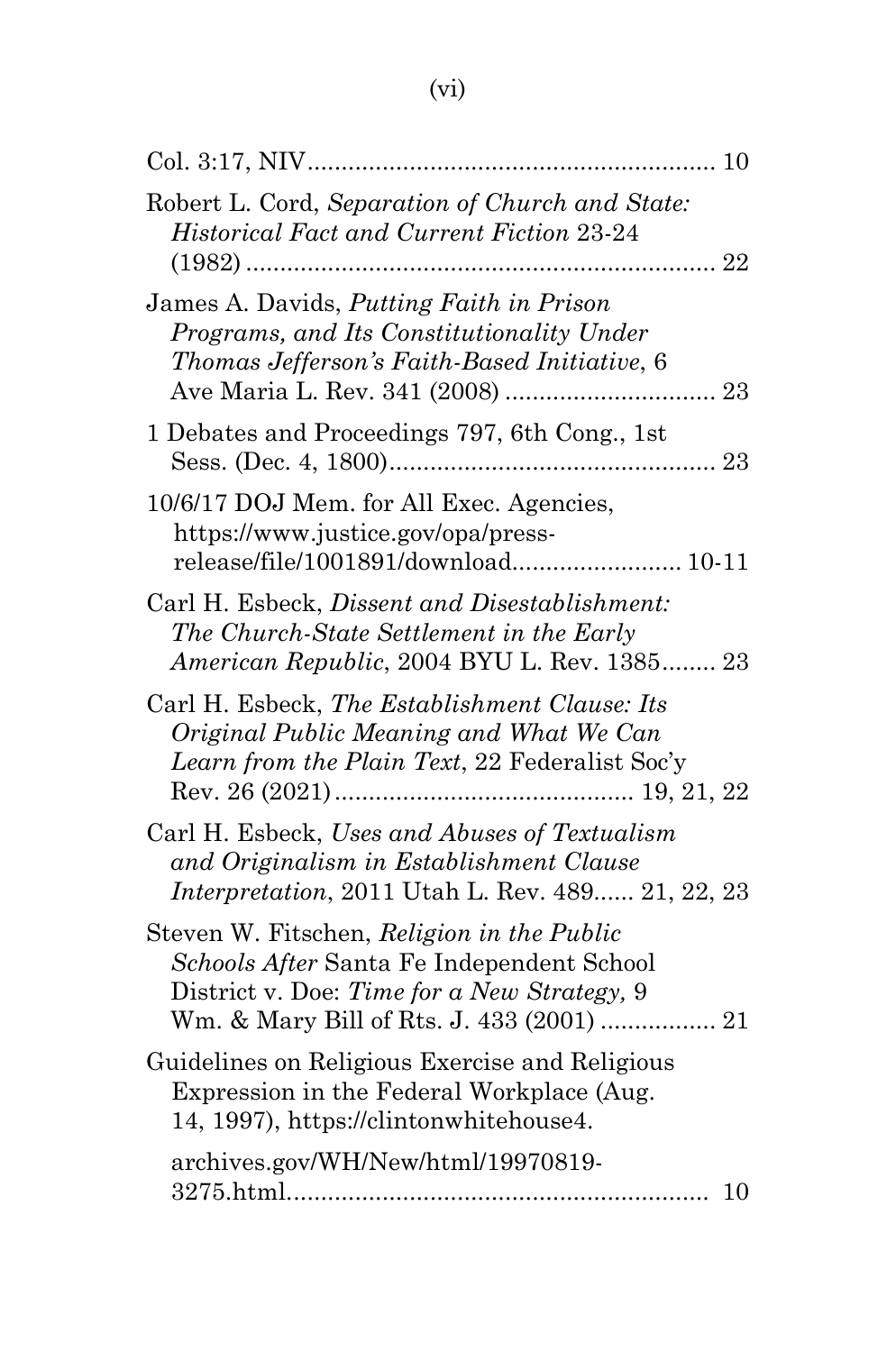# (vii)

| Michael W. McConnell, Establishment and<br>Disestablishment at the Founding, 44 Wm. &                                                                                        |  |
|------------------------------------------------------------------------------------------------------------------------------------------------------------------------------|--|
| U.S. Dept. of Educ., Guidance on<br>Constitutionally Protected Prayer and<br>Religious Expression in Public Elementary and<br>Secondary Schools, https://www2.ed.gov/policy/ |  |
| gen/guide/religionandschools/prayer_guidance.                                                                                                                                |  |
| George Washington, Farewell Address,<br>https://www.senate.gov/artandhistory/history/<br>resources/pdf/Washingtons_Farewell_Address                                          |  |
|                                                                                                                                                                              |  |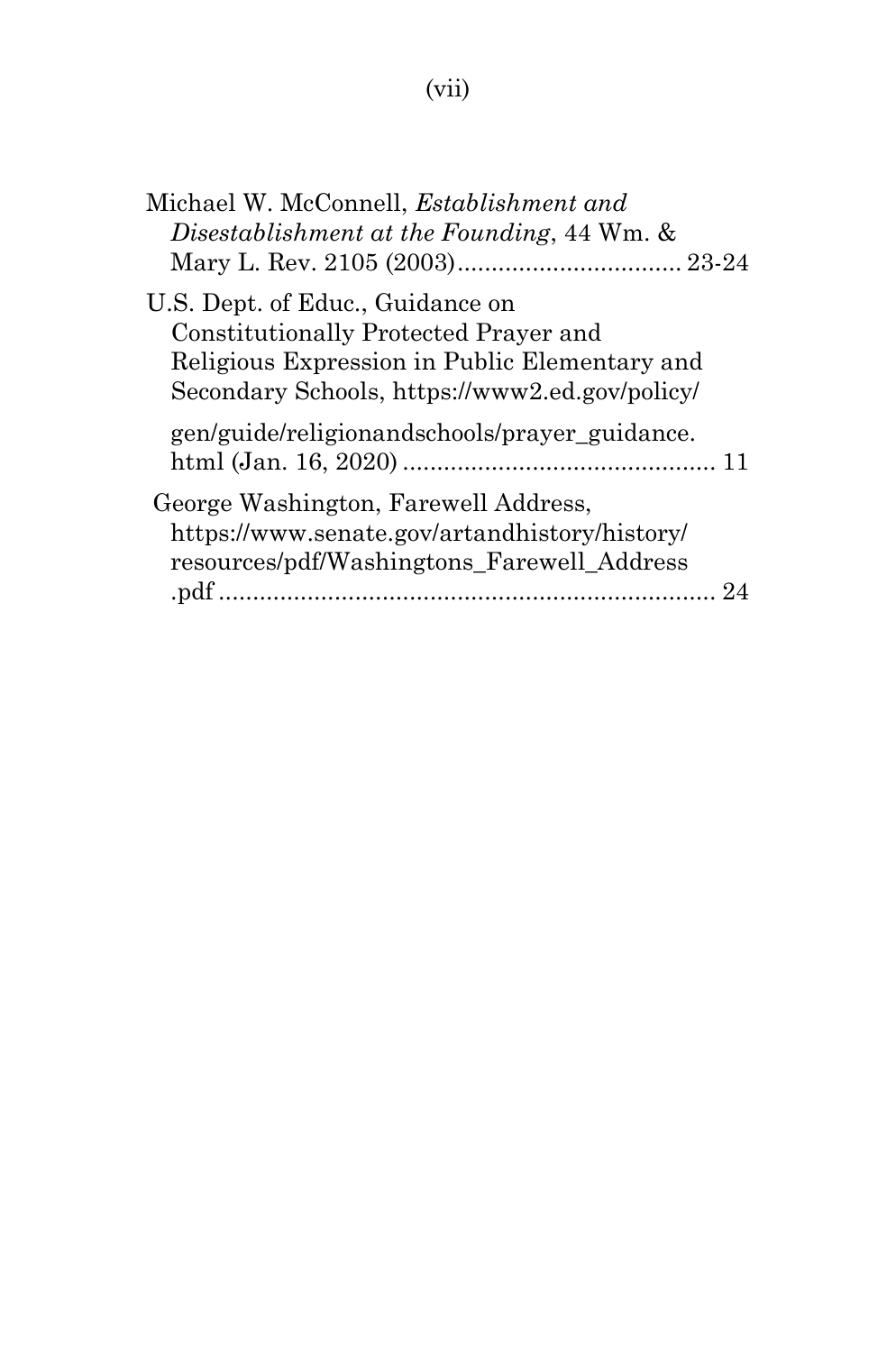## <span id="page-8-0"></span>**INTERESTS OF THE** *AMICI CURIAE***[1](#page-8-0)**

The **Ethics and Religious Liberty Commission** (ERLC) is the moral concerns and public policy entity of the Southern Baptist Convention (SBC), the nation's largest Protestant denomination, with over 46,000 churches and 15.2 million members. The ERLC is charged by the SBC with addressing public policy affecting such issues as religious liberty, marriage and family, the sanctity of human life, and ethics. Religious freedom is an indispensable, bedrock value for Southern Baptists. The Constitution's guarantee of freedom from governmental interference in matters of faith is a crucial protection upon which SBC members and adherents of other faith traditions depend as they follow the dictates of their conscience in the practice of their faith.

The **Billy Graham Evangelistic Association** (BGEA) was founded by Billy Graham in 1950, and continuing the lifelong work of Billy Graham, exists to support and extend the evangelistic calling and ministry of Franklin Graham by proclaiming the Gospel of the Lord Jesus Christ to all we can by every effective means available to us and by equipping the church and others to do the same. BGEA ministers to people around the world through a variety of activities including Decision America Tour prayer rallies, evangelistic festivals and celebrations, television and

<sup>&</sup>lt;sup>1</sup> The parties have consented to the filing of this brief in writing. No counsel for any party authored this brief in whole or in part. No person or entity other than *Amici* and their counsel made a monetary contribution intended to fund the preparation or submission of this brief.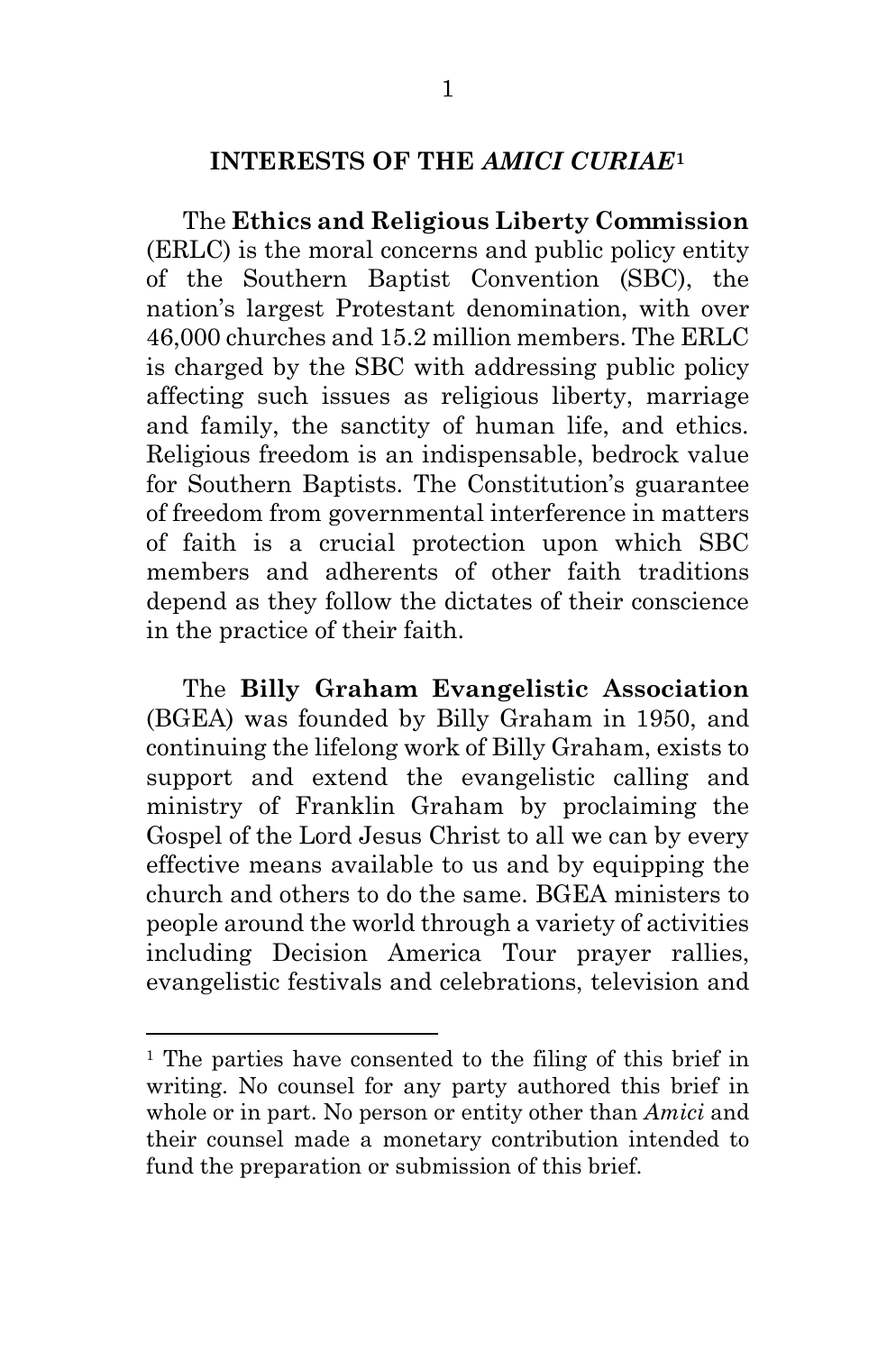internet evangelism, the Billy Graham Rapid Response Team, the Billy Graham Training Center at the Cove, and the Billy Graham Library. Through its various ministries and in partnership with others, BGEA intends to represent Jesus Christ in the public square, to cultivate prayer, and to proclaim the Gospel. Thus, it is concerned whenever government acts to restrict and inhibit the free expression of the Christian faith those activities represent.

The **National Association of Evangelicals** (NAE) is the largest network of evangelical churches, denominations, colleges, and independent ministries in the United States. It serves 40 member denominations, as well as numerous evangelical associations, missions, social-service providers, colleges, seminaries, religious publishers, and independent churches. NAE serves as the collective voice of evangelical churches, as well as other churchrelated and independent religious ministries.

**Concerned Women for America** (CWA) is the largest public policy organization for women in the United States, with approximately half a million supporters from all 50 States. Through its grassroots organization, CWA encourages policies that strengthen women and families and advocates for the traditional virtues that are central to America's cultural health and welfare, including religious liberties. CWA actively promotes legislation, education, and policymaking consistent with its philosophy. Its members are people whose voices are often overlooked—everyday American women whose views are not represented by the powerful elite.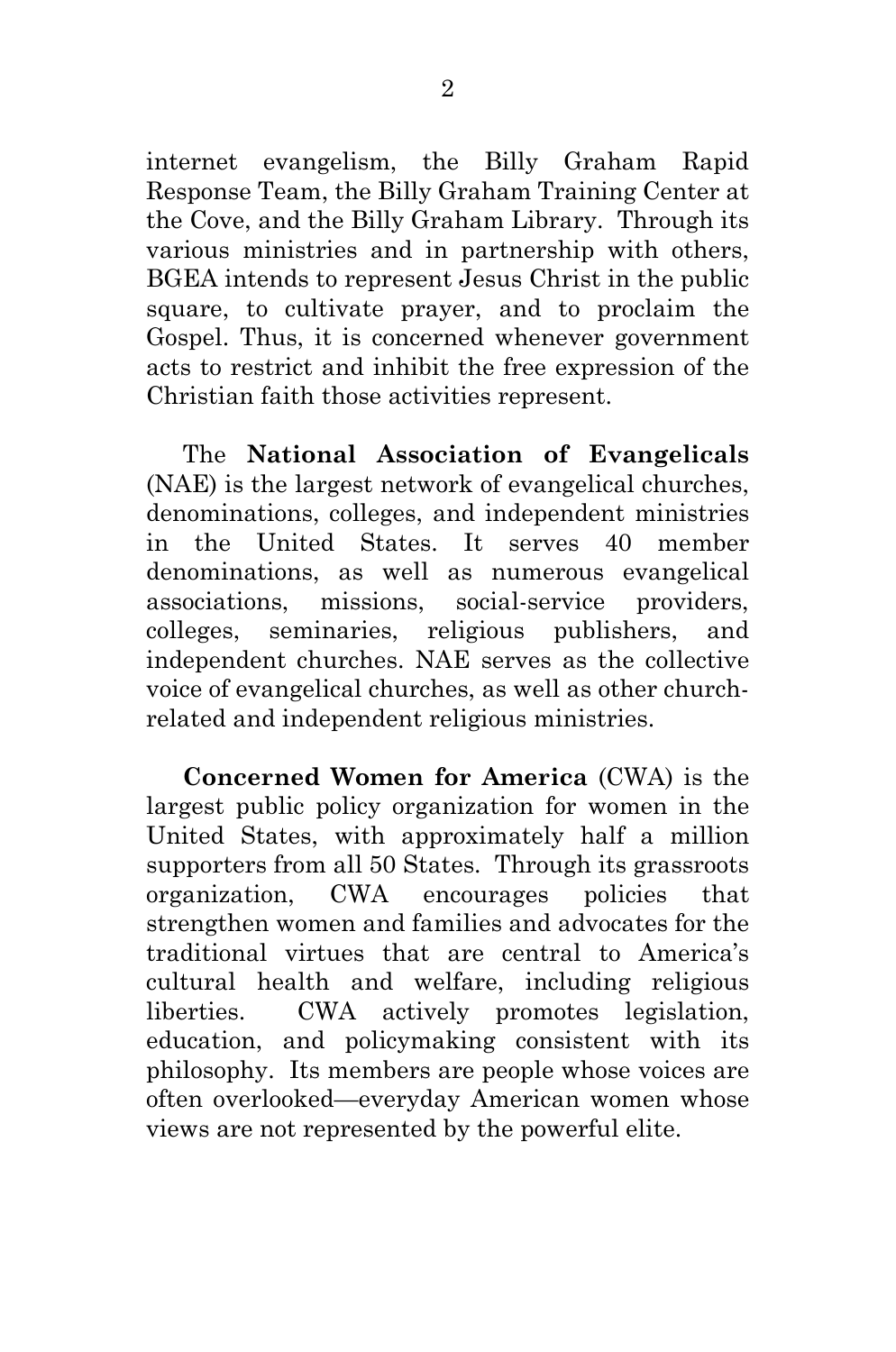The **Congressional Prayer Caucus Foundation** (CPCF) is an organization established to protect religious freedoms (including those related to America's Judeo-Christian heritage) and to promote prayer (including as it has traditionally been exercised in Congress and other public places). It is independent of, but traces its roots to, the Congressional Prayer Caucus that currently has over 100 representatives and senators associated with it. CPCF has a deep interest in the right of people of faith to speak, freely exercise their religion, and assemble as they see fit, without government censorship or coercion. CPCF reaches across all denominational, socioeconomic, political, racial, and cultural dividing lines. It has an associated national network of citizens, legislators, pastors, business owners, and opinion leaders hailing from forty-one states.

**Samaritan's Purse** is a nondenominational evangelical Christian organization formed in 1970 to provide spiritual and physical aid to hurting people around the world. The organization seeks to follow the command of Jesus to "go and do likewise" in response to the story of the Samaritan who helped a hurting stranger. Samaritan's Purse operates in over 100 countries providing emergency relief, community development, vocational programs and resources for children, all in the name of Jesus Christ. Samaritan's Purse's concern arises when government hostility prevents persons of faith from practicing core aspects of faith such as prayer, discipleship, evangelism, acts of charity for those in need, or other day-to-day activities of those practicing their sincerely held religious beliefs.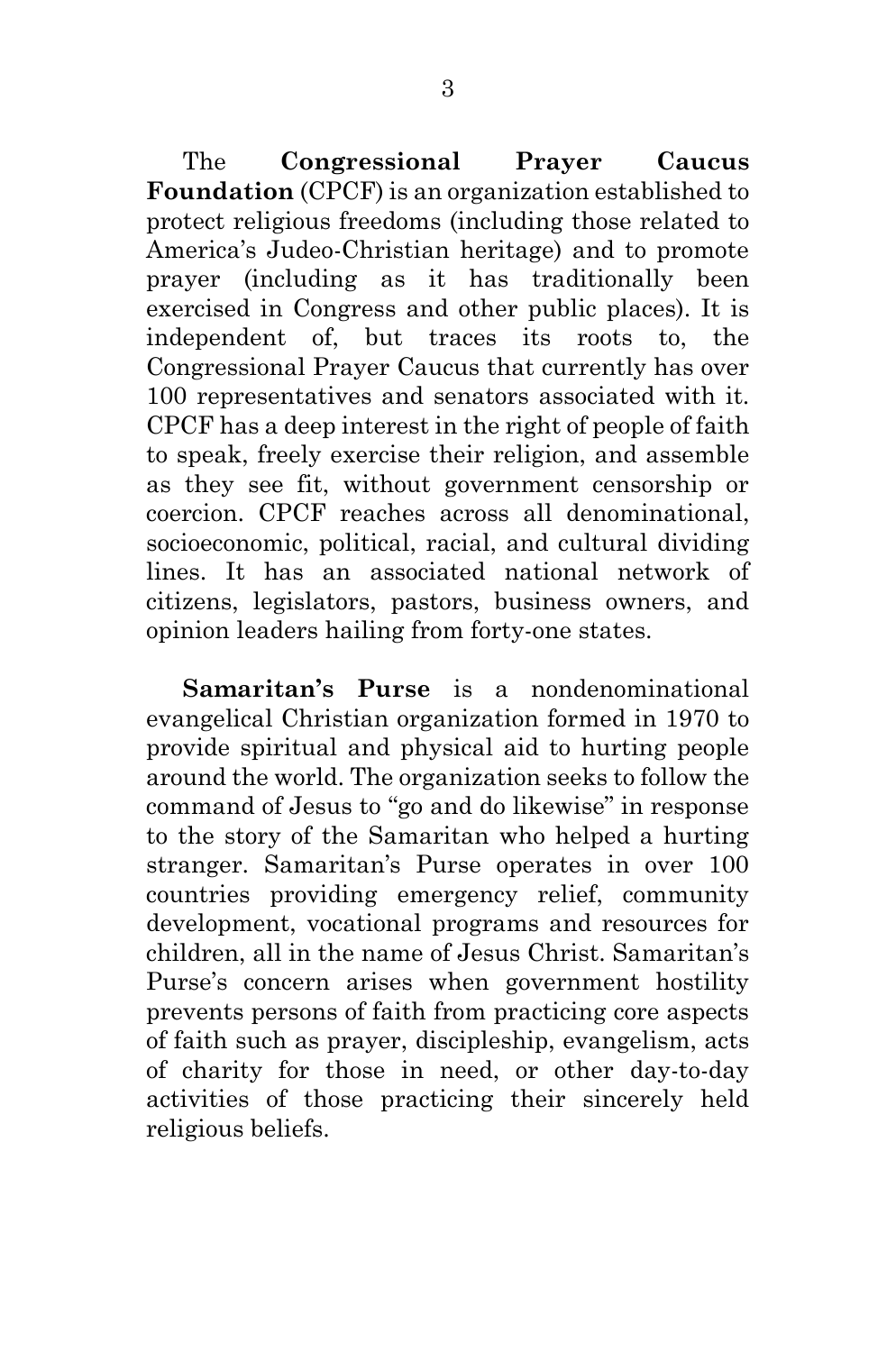The **Anglican Church in North America** (ACNA) unites some 100,000 Anglicans in nearly 1,000 congregations across the United States and Canada into a single Church. It is a Province in the Fellowship of Confessing Anglicans, initiated at the request of the Global Anglican Future Conference (GAFCon) and formally recognized by the GAFCon Primates—leaders of Anglican Churches representing 70 percent of active Anglicans globally. With God's help, the ACNA is determined to maintain the doctrine, discipline, and worship of Christ as the Anglican Way has received them and to defend the God-given, inalienable human right to free exercise of religion.

The **Lutheran Church—Missouri Synod** (Synod) is an international Lutheran denomination headquartered in St. Louis, Missouri. It has more than 6,000 member congregations, 22,000 ordained and commissioned ministers, and nearly 2 million baptized members throughout the United States. Additionally, the Synod has numerous Synodwide related entities, two seminaries, six universities, the largest Protestant parochial school system in America, and hundreds of recognized service organizations operating all manner of charitable nonprofit corporations throughout the country. The Synod has a keen interest in religious liberty and the preservation of all First Amendment protections and fully supports safeguarding the free exercise of religion for all.

**The Family Foundation** (TFF) is a Virginia nonpartisan, non-profit organization committed to promoting strong family values and defending the sanctity of human life in Virginia through its citizen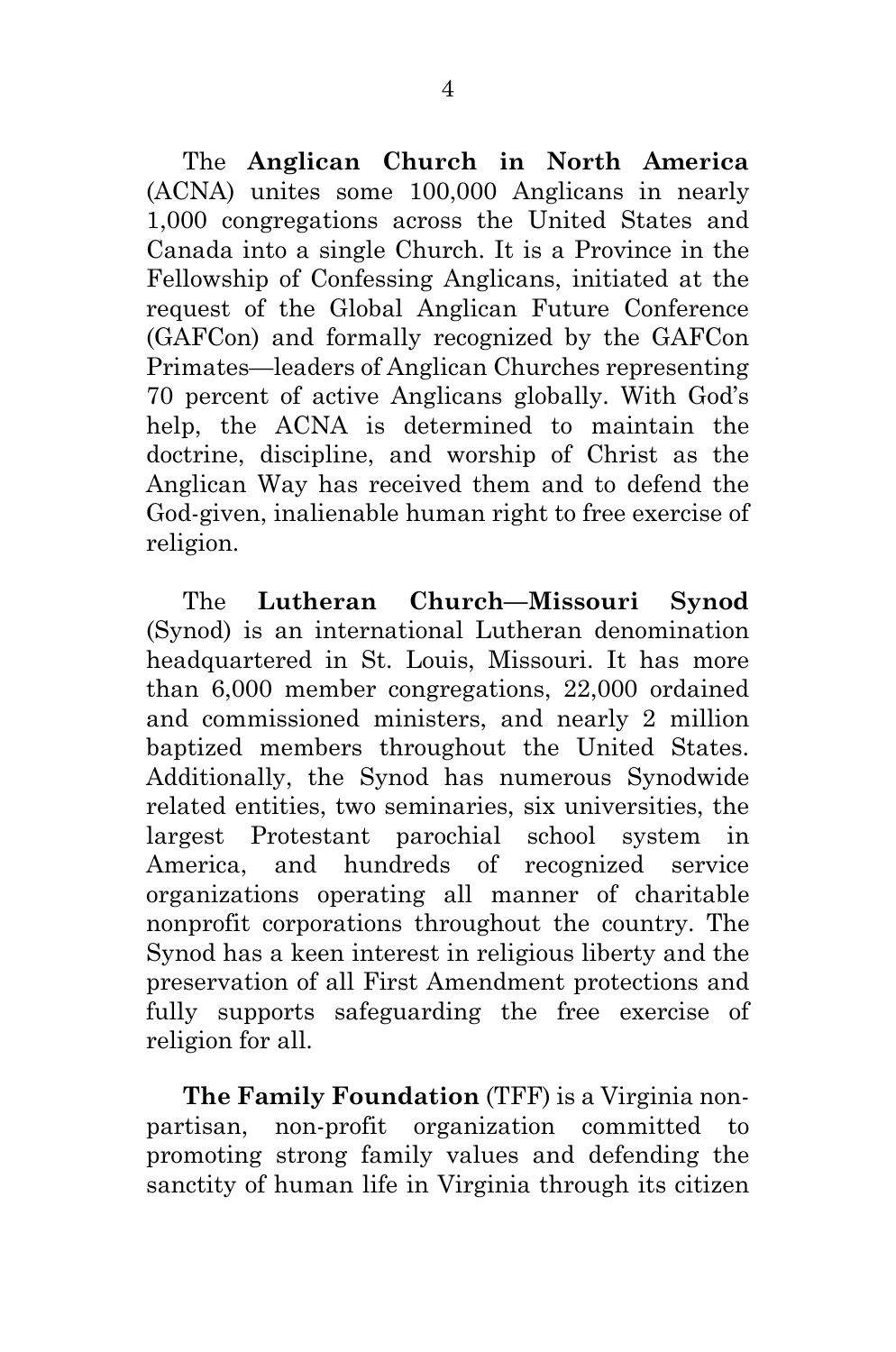advocacy and education. TFF serves as the largest pro-family advocacy organization in Virginia, and its interest in this case is derived directly from its members throughout Virginia who seek to advance a culture in which children are valued, religious liberty thrives, and marriage and families flourish.

The **Illinois Family Institute** (IFI) is a nonprofit educational and lobbying organization based in Tinley Park, Illinois, that exists to advance life, faith, family, and religious freedom in public policy and culture from a Christian worldview. A core value of IFI is to uphold religious freedom and conscience rights for all individuals and organizations.

**The National Legal Foundation** (NLF) is a public interest law firm dedicated to the defense of First Amendment liberties and the restoration of the moral and religious foundation on which America was built. The NLF and its donors and supporters, including those in Washington, seek to ensure that First Amendment freedoms are protected in all places.

The **Pacific Justice Institute** (PJI) is a nonprofit legal organization established under Section 501(c)(3) of the Internal Revenue Code. Since its founding in 1997, PJI has advised and represented in court and administrative proceedings thousands of individuals, businesses, and religious institutions, particularly in the realm of First Amendment. As such, PJI has a strong interest in the development of the law in this area.

The **International Conference of Evangelical Chaplain Endorsers** (ICECE) has as its main function to endorse chaplains to the military and other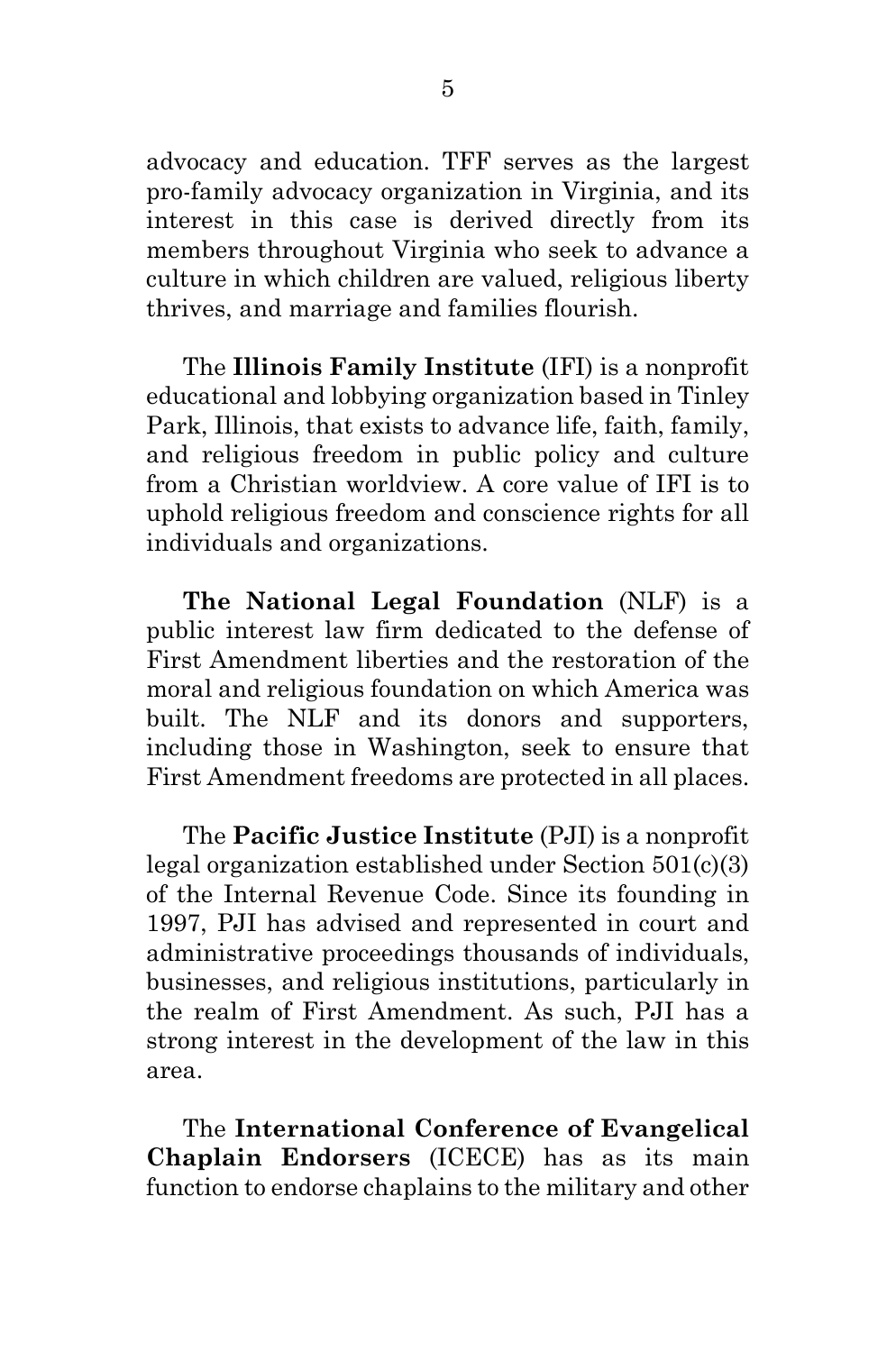organizations requiring chaplains that do not have a denominational structure to do so, avoiding the entanglement with religion that the government would otherwise have if it determined chaplain endorsements. ICECE safeguards religious liberty for all.

**Veterans in Defense of Liberty** is a national advocacy group of veterans dedicated to restoring and sustaining the original moral and constitutional principles of our Republic. Members continue to serve with the same passion and dedication to our country as we did in combat; we continue to honor our sacred oath to support and defend the Constitution of the United States; and we act with a heightened sense of continued duty to ensure that the sacrifices of our brethren who did not come home were not made in vain. We did not "solemnly swear," 10 U.S.C. § 502 a life-long pledge which still ends with, "So help me God"—merely to defend a piece of paper enshrined in our collective history; we also pledged to defend the society and culture it has established and guided for over two centuries. Religious liberty, like national security, is a veterans' issues.

### **SUMMARY OF ARGUMENT**

A simple thought experiment demonstrates the inherent bias against religion shown by the Ninth Circuit in this case. Consider whether an objective, reasonable observer would understand a coach to be expressing his own or the school's speech in the following two situations: (1) the coach during the playing of the national anthem is the only one to take a knee; and (2) the coach after the game stands astride the 50-yard line with his head bowed and lifts his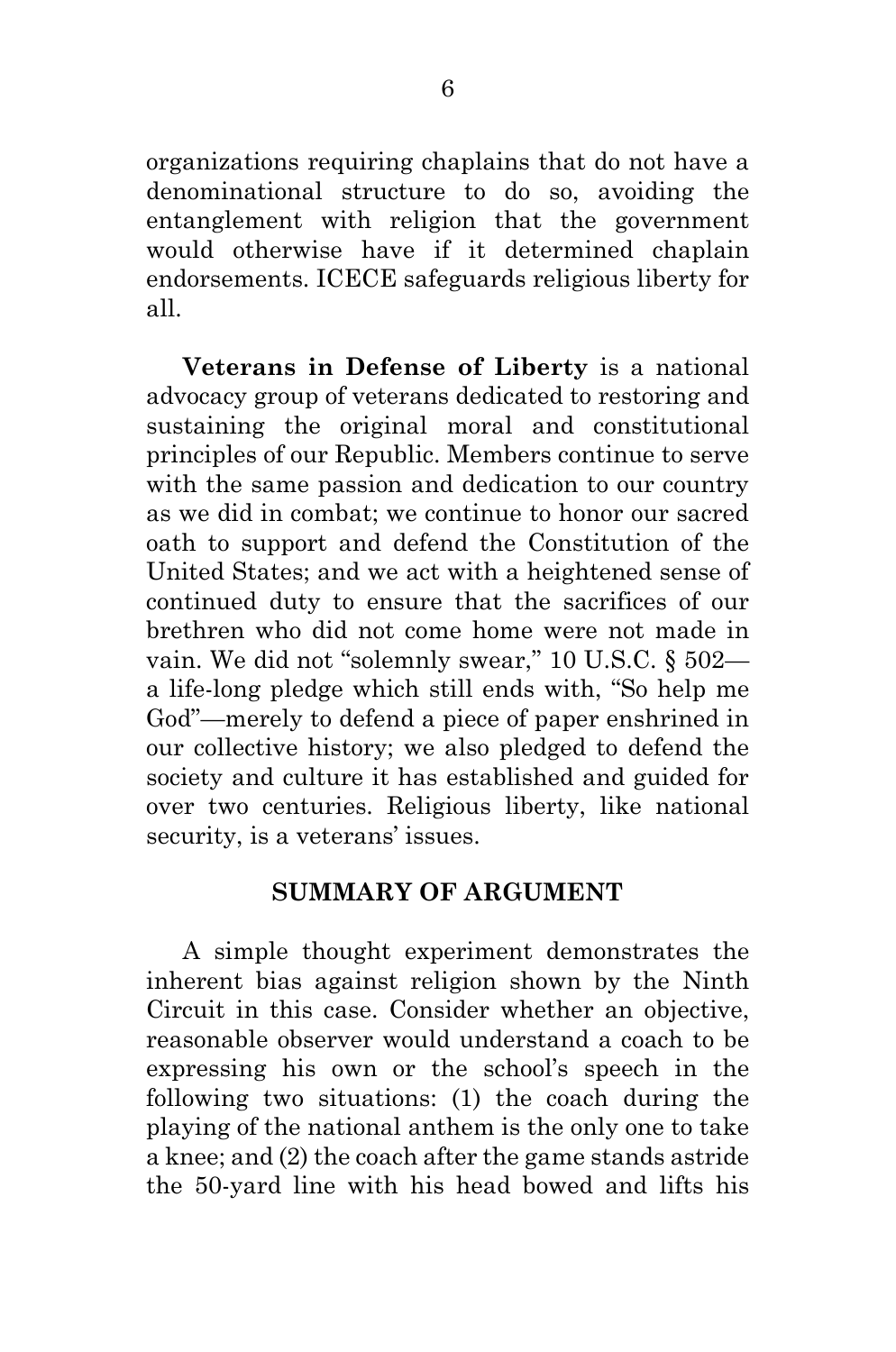<span id="page-14-0"></span>right arm with a clenched fist. Reasonable observers would see these events as purely personal expressions, and, hopefully, a public school would accommodate a coach's right to make these individual, *political* statements. Coach Kennedy's conduct here of kneeling and bowing his head at the 50-yard line after a game is of the same ilk—except that his speech and conduct were *religious*, rather than political. The school's punishment of the coach because his symbolic speech was *religious* should not be countenanced.

The Establishment Clause does not override or excuse this discrimination. The Ninth Circuit rather remarkably asserts that the school's censorship of the coach's speech and religious exercise is permissible because he generated publicity and some in the community, including a few sympathetic students, protested the school's action by joining him on the field. According to the Ninth Circuit, the Establishment Clause required the school to stop the coach's practice and punish him for continuing to exercise his rights because, to do otherwise, it would have "endorsed" his religious exercise.<sup>[2](#page-14-0)</sup>

This cancelling of the Free Exercise and Free Speech Clauses by means of the Establishment Clause doesn't work. Instead, it dramatizes a wrongheaded view of the Establishment Clause that this Court should correct. Coach Kennedy's genuflection at the 50-yard line was private conduct, and others joining the coach voluntarily and without school encouragement did not convert it into action attributable to the school. In such situations, the Free

<sup>2</sup> *See Kennedy v. Bremerton Sch. Dist.*, 991 F.3d 1004, 1016- 19 (9th Cir. 2021) ("*Kennedy III*").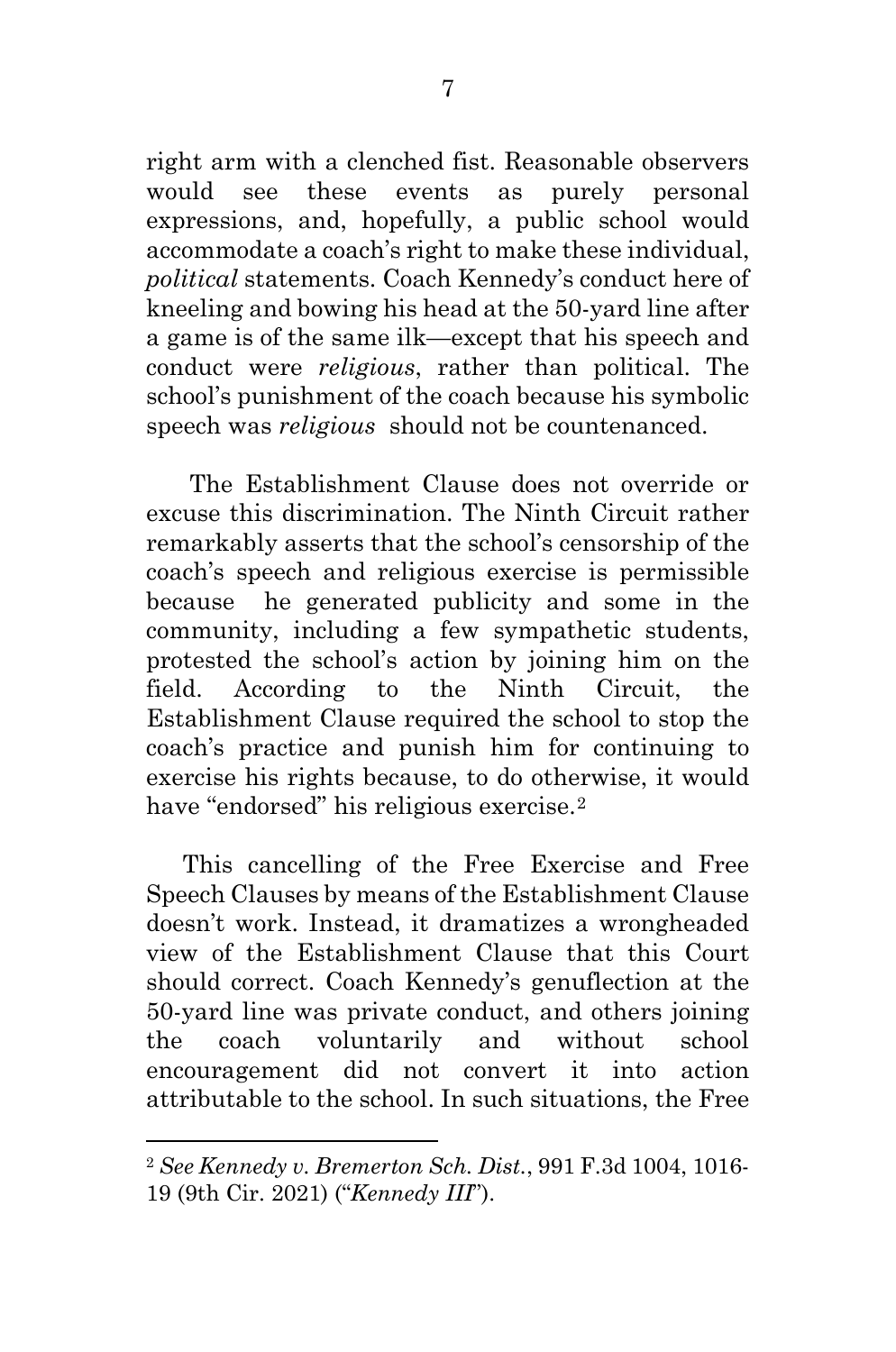Exercise and Establishment Clauses do not conflict; they do not leave to judges an unguided discretion to decide which constitutional clause trumps the other.

#### **ARGUMENT**

The Ninth Circuit's decision sets a precedent that strikes at teachers' fundamental freedoms of speech, religious exercise, and assembly. It should not be allowed to generate further confusion in our public schools.

## **I. Teachers, Like Students, Do Not Shed All Their Constitutional Rights at the Schoolhouse Door**

This case began because the school objected to the coach kneeling with head bowed at the 50-yard line after a game. He could not be heard, but observers, including school officials, assumed he was doing something motivated by his religion, which he later confirmed.

As an initial matter, it is patent that religious discrimination is *the* prime motivator in this case. If the coach had taken a knee when standing with his student players on the sideline during the national anthem, or if he had walked to midfield after a game, bowed his head, and raised his fist in the air, his speech would have been understood as political, and it beggars the imagination to think that the school's reaction would have been to censor it.

The religious speech involved here is very different than speech found to be properly attributable to the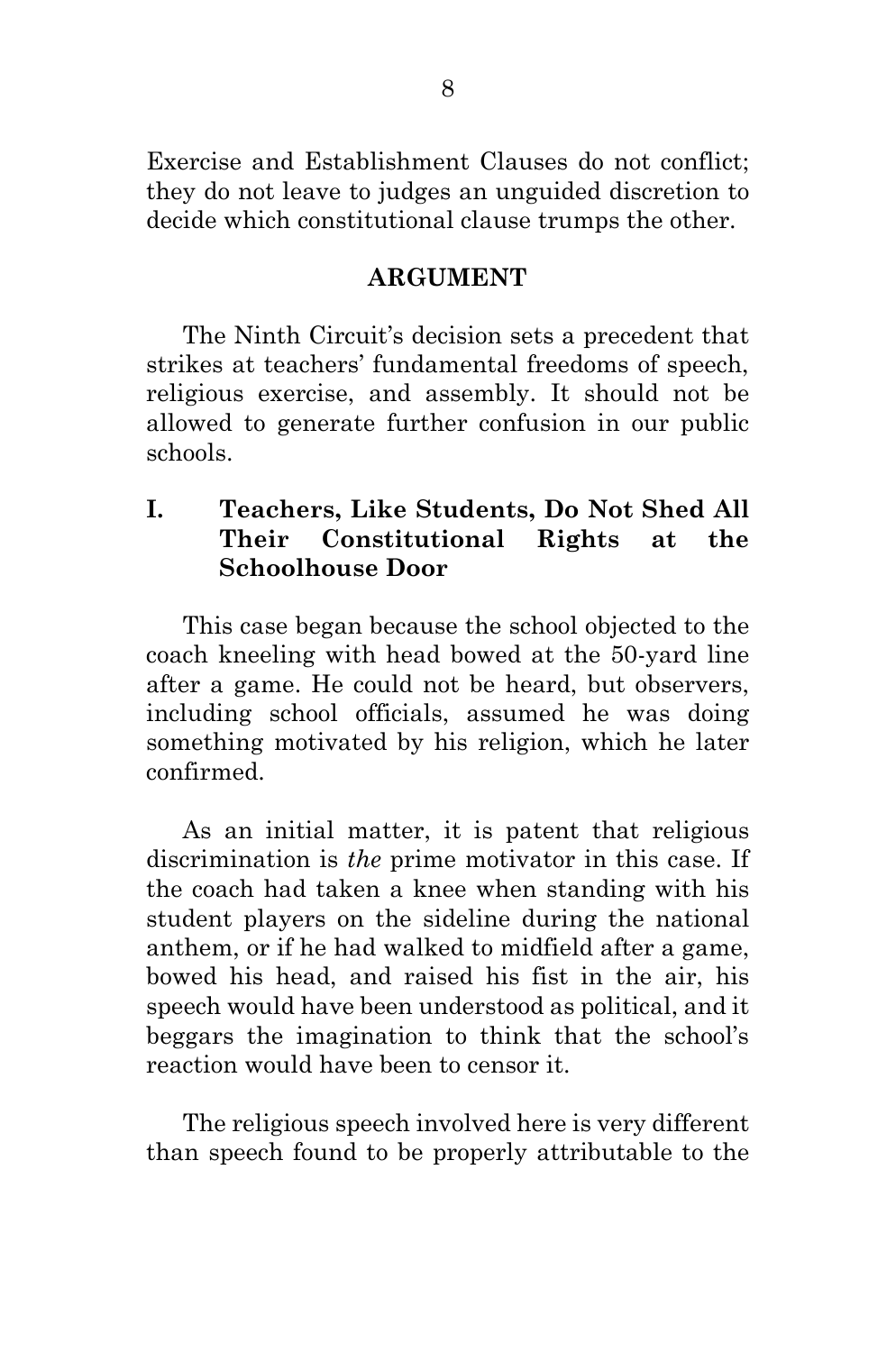<span id="page-16-5"></span><span id="page-16-4"></span><span id="page-16-3"></span><span id="page-16-2"></span><span id="page-16-1"></span><span id="page-16-0"></span>government in *Garcetti v. Ceballos*,[3](#page-16-0) on which the Ninth Circuit principally relied.[4](#page-16-1) In particular, Kennedy's action was not required by any of his official coaching duties, and it was not something the school had requested him to do. Thus, the Ninth Circuit, instead of faithfully applying *Garcetti* and similar cases, misused them.[5](#page-16-2) This Court has repeatedly admonished that a government employee does not shed all his First Amendment rights just because he is "on the government clock."[6](#page-16-3) The Ninth Circuit essentially held the opposite.[7](#page-16-4)

The decision below assumes a religious person may toggle his faith on and off at will. Under this view, there is little burden when one is compelled to wholly internalize religious beliefs and practices when in a secular workplace.<sup>[8](#page-16-5)</sup> But that is not an accurate view of either the human psyche or religious demands: Jews wear a yarmulke in public, Muslim women

<sup>3</sup> 547 U.S. 410, 421-22 (2006).

<sup>4</sup> *Kennedy III*, 991 F.3d at 1015-16.

<sup>&</sup>lt;sup>5</sup> The fact that this was private, not government-sponsored, action, also distinguishes this case from *Engel v. Vitale*, 370 U.S. 421 (1962) (dealing with school-sponsored prayer to be said in class by students); *School District of Abington Township v. Schempp*, 374 U.S. 203 (1963) (dealing with devotional Bible reading required by the state in classrooms); and *Santa Fe Independent School District v. Doe*, 530 U.S. 290 (2000) (dealing with school-sponsored prayer before football games over PA system).

<sup>6</sup> *See, e.g., Lane v. Franks*, 573 U.S. 228, 236-37 (2014); *Garcetti,* 547 U.S. at 417-19; *Tinker v. Des Moines Ind. Cmty. Sch. Dist.,* 393 U.S. 503, 506 (1969).

<sup>7</sup> *See Kennedy III*, 991 F.3d at 1014-16.

<sup>8</sup> *See id.* at 1016 (criticizing Coach Kennedy for making his grievance known publicly)*.*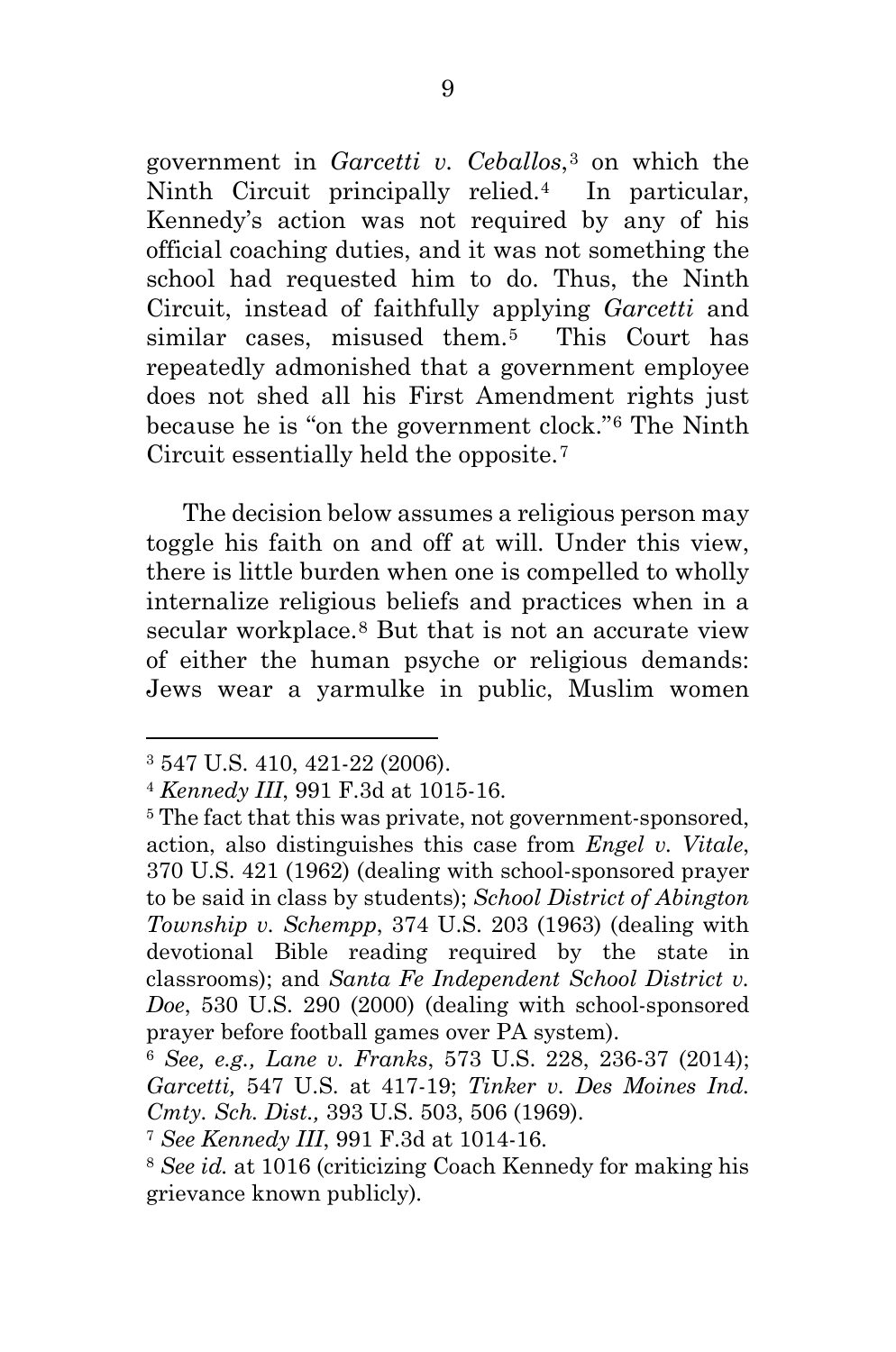<span id="page-17-2"></span><span id="page-17-1"></span><span id="page-17-0"></span>similarly wear a hijab, and the New Testament enjoins Christians to do "*all* in the name of the Lord Jesus, giving thanks to God the Father through him."[9](#page-17-0) The circuit's dualistic view not only is antithetical to the First Amendment's protection of the free exercise of religion, of speech, and of assembly;<sup>[10](#page-17-1)</sup> it is also contrary to the common practices and teachings of many religions.

For a teacher, actions exhibiting the free exercise of religion may include wearing an armband protesting the death penalty for theological reasons, wearing a necklace with a crucifix, having a Bible at one's desk, silently reading the Qur'an while proctoring a test, having a bumper sticker depicting church affiliation on one's car in the school parking lot, bowing one's head to say grace in the cafeteria, hanging a favorite scripture verse on one's office wall, attending a student-led religious club, and explaining one's personal religious viewpoint on a curriculumrelevant subject matter when asked.[11](#page-17-2) Despite claims

<sup>9</sup> Col. 3:17, NIV (emphasis added).

<sup>10</sup> *See Kennedy v. Bremerton Sch. Dist.*, 4 F.4th 910, 930 (9th Cir. 2021) ("*Kennedy IV*") (O'Scannlain, J., statement on denial of *en banc* rehearing).

<sup>11</sup> *See Kennedy v. Bremerton Sch. Dist.,* 139 S. Ct. 634, 636- 37 ("*Kennedy II*") (Alito, J., statement re denial of pet. for cert.). Both the Clinton and Trump administrations approved some of these teacher expressions of religious belief in guidelines for federal workers. *See* Guidelines on Religious Exercise and Religious Expression in the Federal Workplace, § l(A) (Aug. 14, 1997), https://clintonwhite house4.archives.gov/WH/New/html/19970819-3275.html (last visited Feb. 15, 2022), *cited and approved in* 10/6/17 DOJ Mem. for All Exec. Agencies, https://www.justice.gov /opa/press-release/file/1001891/download at 6-7, 10a-11a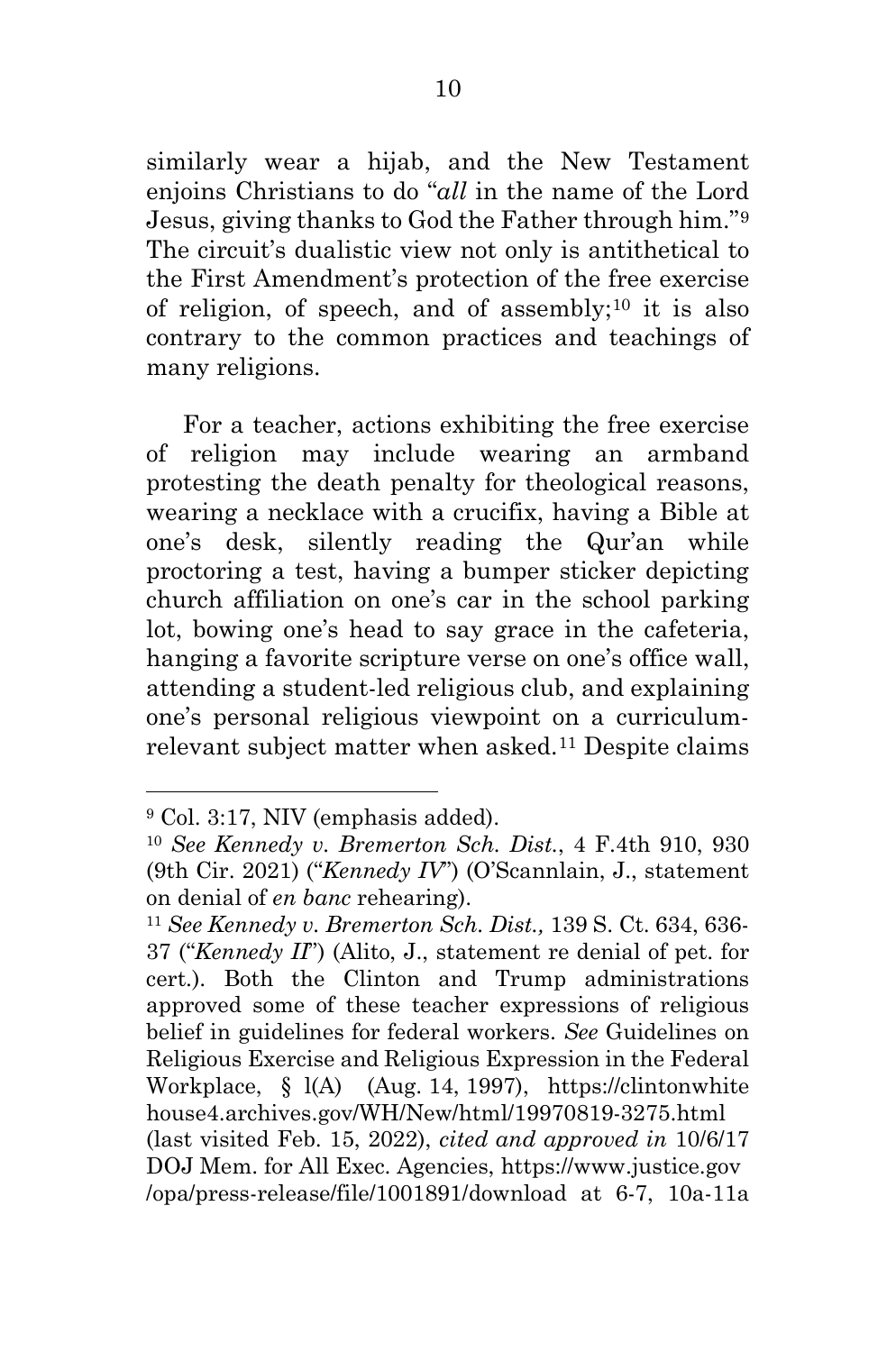<span id="page-18-0"></span>to the contrary,[12](#page-18-0) the Ninth Circuit's rationale makes unconstitutional all these commonplace behaviors when done by teachers, some of which have been expressly protected by congressional statute or

(listing examples from the Clinton Guidelines of keeping a Bible or Qur'an on her private desk and reading it during breaks and displaying religious messages on clothing or wearing religious medallions visible to others) (last visited Feb. 15, 2022). *See also* U.S. Dept. of Educ., Guidance on Constitutionally Protected Prayer and Religious Expression in Public Elementary and Secondary Schools, https://www2.ed.gov/policy/gen/guide/religionandschools/ prayer\_guidance.html (Jan. 16, 2020) (last visited Jan. 29, 2022). This guidance*,* issued pursuant to § 8524(a) of the Elementary and Secondary Education Act of 1965, as amended (20 U.S.C. § 7904(a)), and various executive orders, states with respect to teachers as follows:

> When acting in their official capacities as representatives of the State, teachers, school administrators, and other school employees are prohibited by the First Amendment from encouraging or discouraging prayer, and from actively participating in such activity with students. Teachers, however, may take part in religious activities where the overall context makes clear that they are not participating in their official capacities. Teachers also may take part in religious activities such as prayer even during their workday at a time when it is permissible to engage in other private conduct such as making a personal telephone call. Before school or during lunch, for example, teachers may meet with other teachers for prayer or Bible study to the same extent that they may engage in other conversation or nonreligious activities. Similarly, teachers may participate in their personal capacities in privately sponsored baccalaureate ceremonies or similar events.

<sup>12</sup> *See Kennedy III*, 991 F.3d at 1015-16.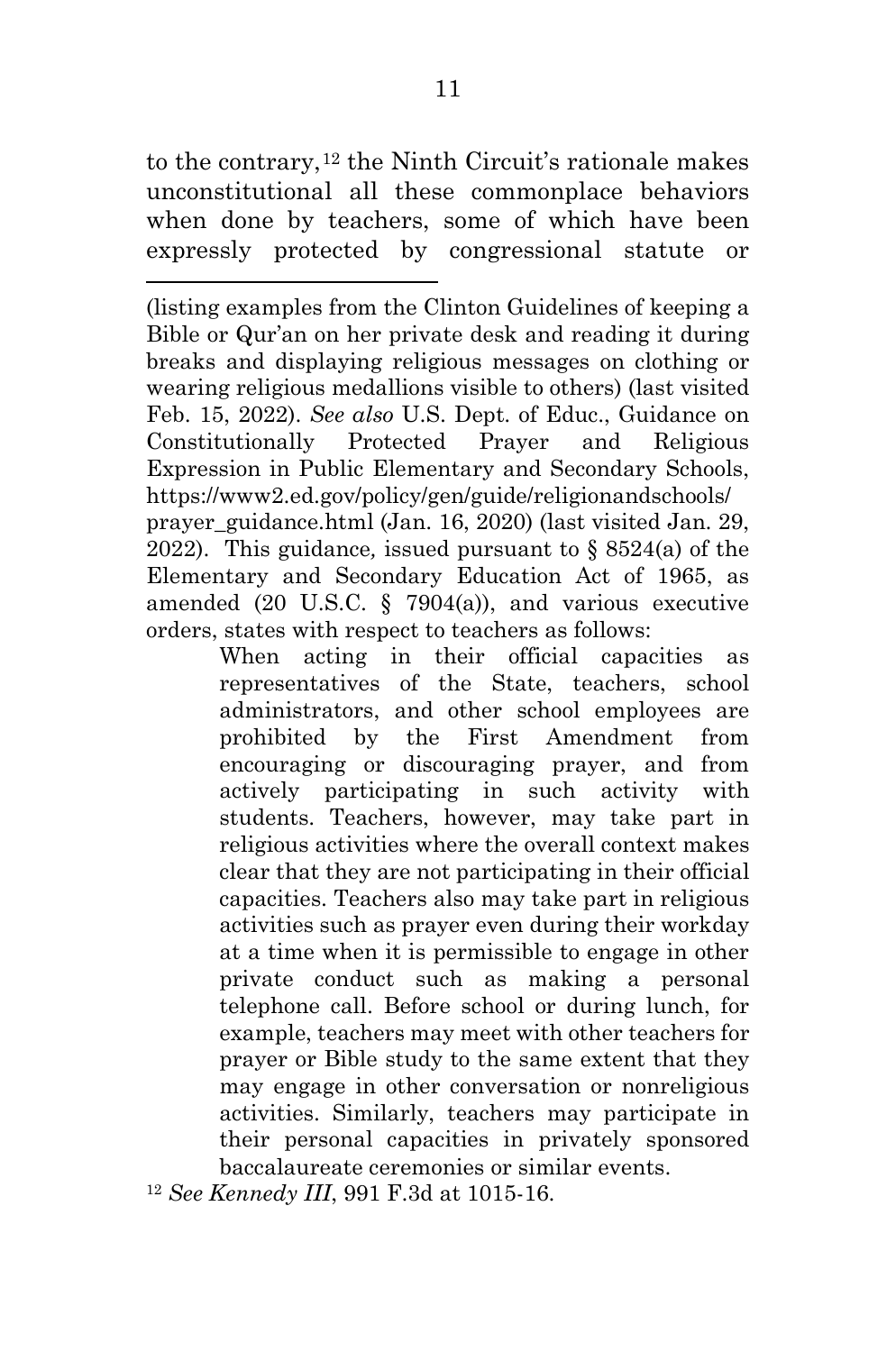<span id="page-19-4"></span><span id="page-19-3"></span><span id="page-19-2"></span><span id="page-19-1"></span><span id="page-19-0"></span>specifically held to be constitutional by this Court.<sup>[13](#page-19-0)</sup> For example, in *Board of Education of Westside Community Schools v. Mergens*,[14](#page-19-1) this Court upheld provisions of the Equal Access Act[15](#page-19-2) that require religious clubs to have the same privileges as other student clubs in public secondary schools, along with teacher supervision of the gathered students. Coach Kennedy's conduct is even more attenuated from official work duties than these examples, in that he acted after a game, without directing his speech or conduct toward any particular audience, without anyone in compulsory attendance, without his inviting anyone, and on an outdoor field open to the entire public (not just students and other school employees).

The Ninth Circuit reasoned that, because the coach *could have* required students to attend a postgame motivational talk, his silent prayer was government speech.[16](#page-19-3) If that were the test, it would effectively sweep away all speech rights of teachers when they are "on the clock," as they presumably can always require obedience from students during official school activities. But that is contrary to this Court's rulings that, even during normal school hours and in the classroom, teachers retain their free speech rights to a significant degree.<sup>[17](#page-19-4)</sup>

<sup>13</sup> *See Kennedy IV*, 4 F.4th at 940 (O'Scannlain, J.).

<sup>14</sup> 496 U.S. 226 (1990).

<sup>15</sup> 20 U.S.C. §§ 4071-74.

<sup>16</sup> *Kennedy III*, 991 F.3d at 1015-16.

<sup>17</sup> *See, e.g.*, *Tinker*, 393 U.S. at 506 (secondary school setting); *Keyishian v. Bd. of Regents*, 385 U.S. 589, 603 (1967) (university setting).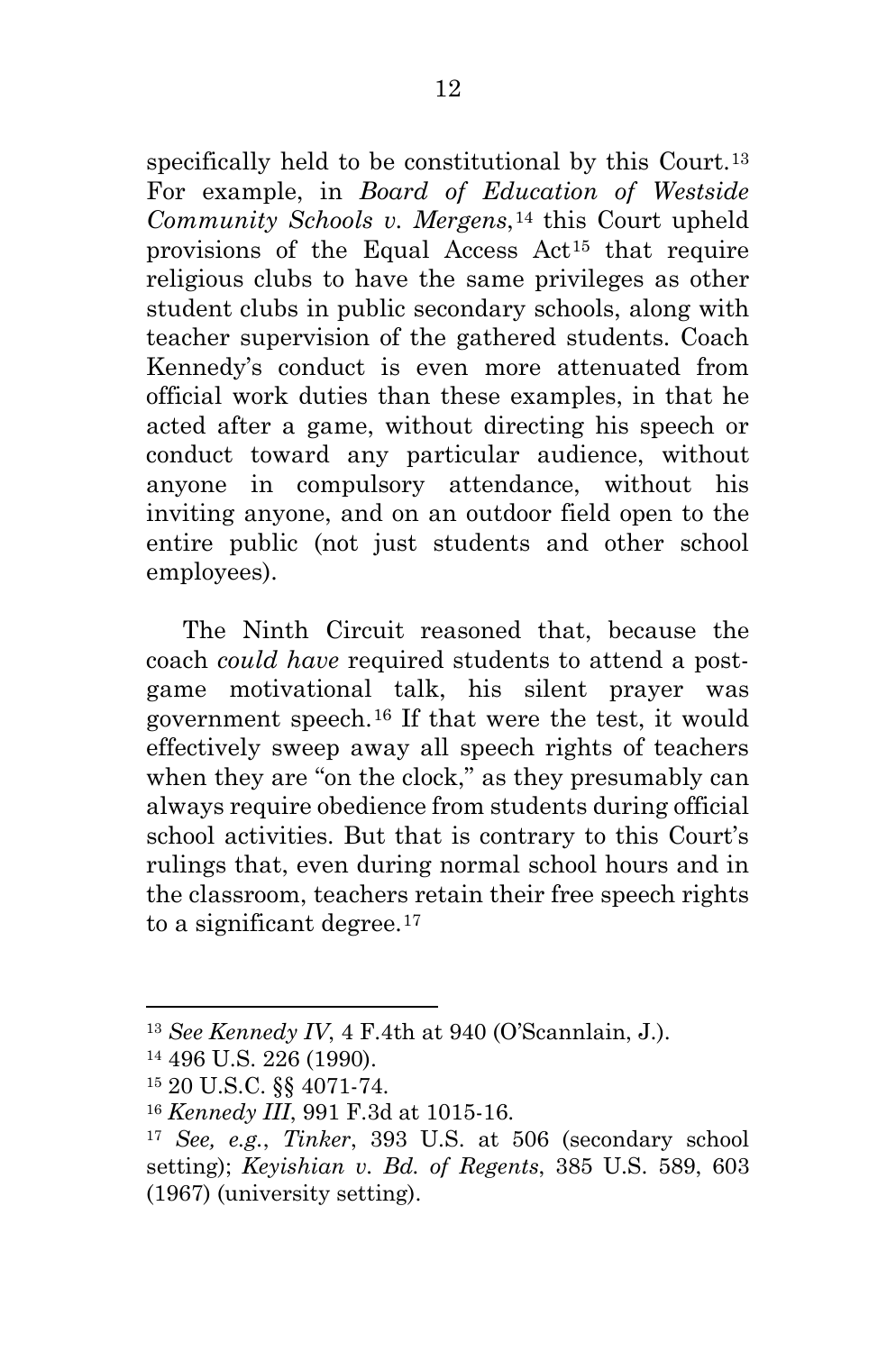## <span id="page-20-1"></span><span id="page-20-0"></span>**II. A Teacher's Speech and Free Exercise Rights Cannot Be Abridged Because Students and Others Voluntarily Exercise Their Own Rights Alongside Him**

The Ninth Circuit justified the school's retaliation against the coach's religious exercise by pointing out that, after it became known that the school was trying to shut down the coach's post-game prayer, several players from both teams, and later some members of the public, joined him on the field.[18](#page-20-0) This does not alter the character of the coach's private exercise of religion. Moreover, the Ninth Circuit ignored the force of the Assembly and Speech Clauses.

That others began to join the coach did not somehow turn this private event into "state action." All who joined did so voluntarily, without any request or encouragement by the school.[19](#page-20-1) Indeed, it was the very fact that the school was attempting to prohibit the coach's action that attracted others, who joined the coach to show their solidarity with him and their opposition to the school trying to shut him down. The rule simply cannot be that others, by exercising their own First Amendment rights of speech and assembly to show their support for another individual's exercise of his rights, somehow convert that person's initial expression from licit to illicit. This was a private gathering of like-minded individuals, and that gathering was itself shielded by the First Amendment protections of religion, speech, and assembly.

<sup>18</sup> *Kennedy III*, 991 F.3d at 1017-18.

<sup>19</sup> *Id.* at 1110.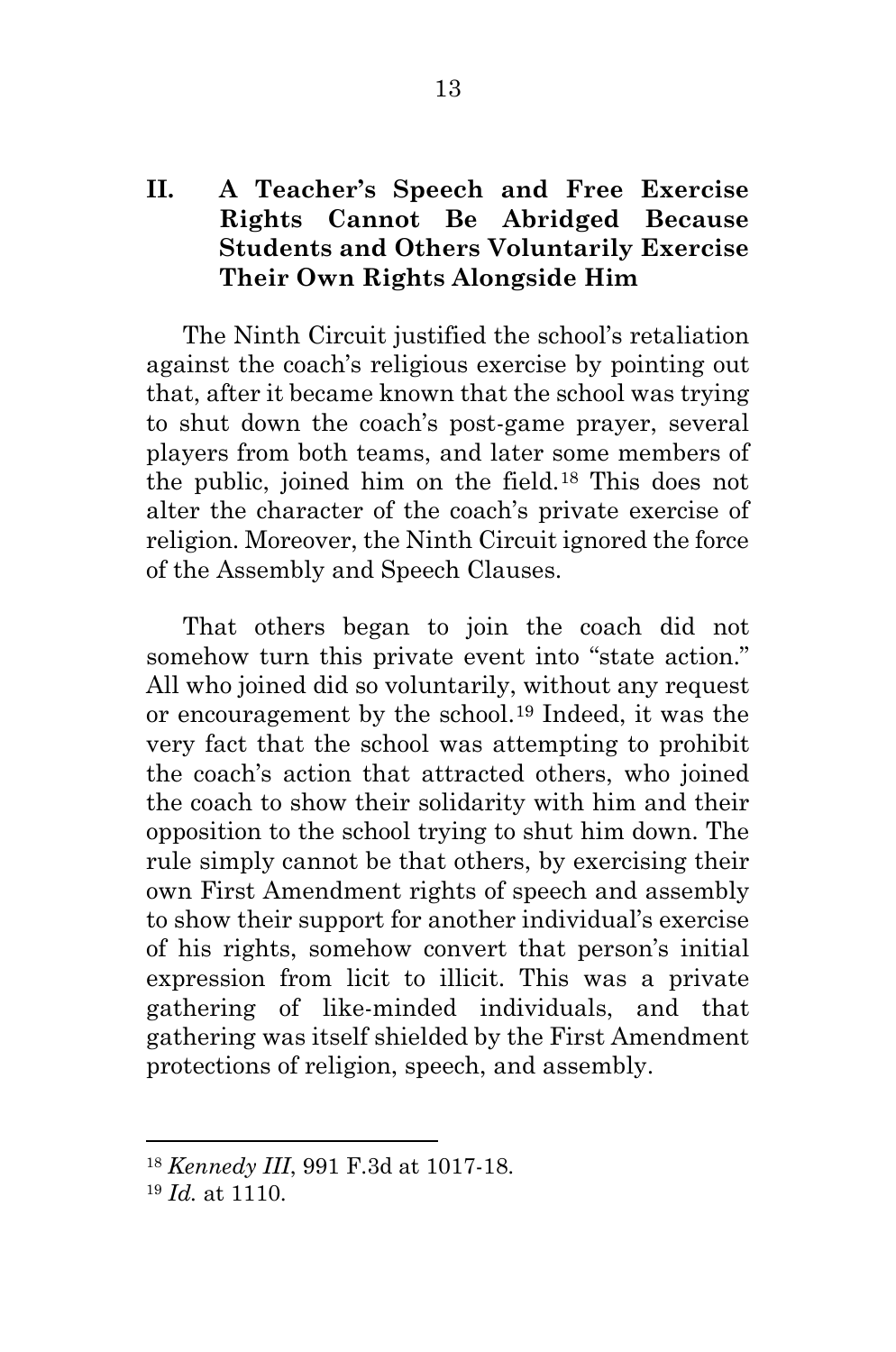<span id="page-21-2"></span><span id="page-21-1"></span><span id="page-21-0"></span>The Ninth Circuit ignored those complementary constitutional rights and turned to another First Amendment provision, finding a prohibited "establishment" of religion. But in doing so it contradicted *Zorach v. Clauson.*[20](#page-21-0) In *Zorach*, this Court rebuffed an Establishment Clause attack on a public school program releasing students for voluntary, off-campus religious instruction. This Court held that the school did not violate the Establishment Clause by merely publicizing the opportunity and supervising the release of the students who elected to participate; only evidence of teachers actively persuading or forcing students to take the offered religion classes would suffice to show state action.[21](#page-21-1) The present case exhibits no active persuasion or force by any state actor. Those who joined the coach did so voluntarily and, to put it mildly, without any encouragement of the school itself.

The school authorities may have been irritated with the coach because he publicized his grievance and his cause drew empathy. But Kennedy's expression of his grievance was itself protected speech, no matter whether he was right or wrong about the lawfulness of the school's action. It only adds salt to the wound that his grievance was well founded.[22](#page-21-2)

<sup>20</sup> 343 U.S. 306 (1952).

<sup>21</sup> *Id.* at 311.

<sup>22</sup> *See Lane*, 572 U.S. at 242; *Pickering v. Bd. of Educ. of Twnshp. High Sch. Dist.,* 391 U.S. 563 (1968); *see also Kennedy II*, 139 S. Ct. at 636-37 (Alito, J., statement regarding denial of pet. for cert.).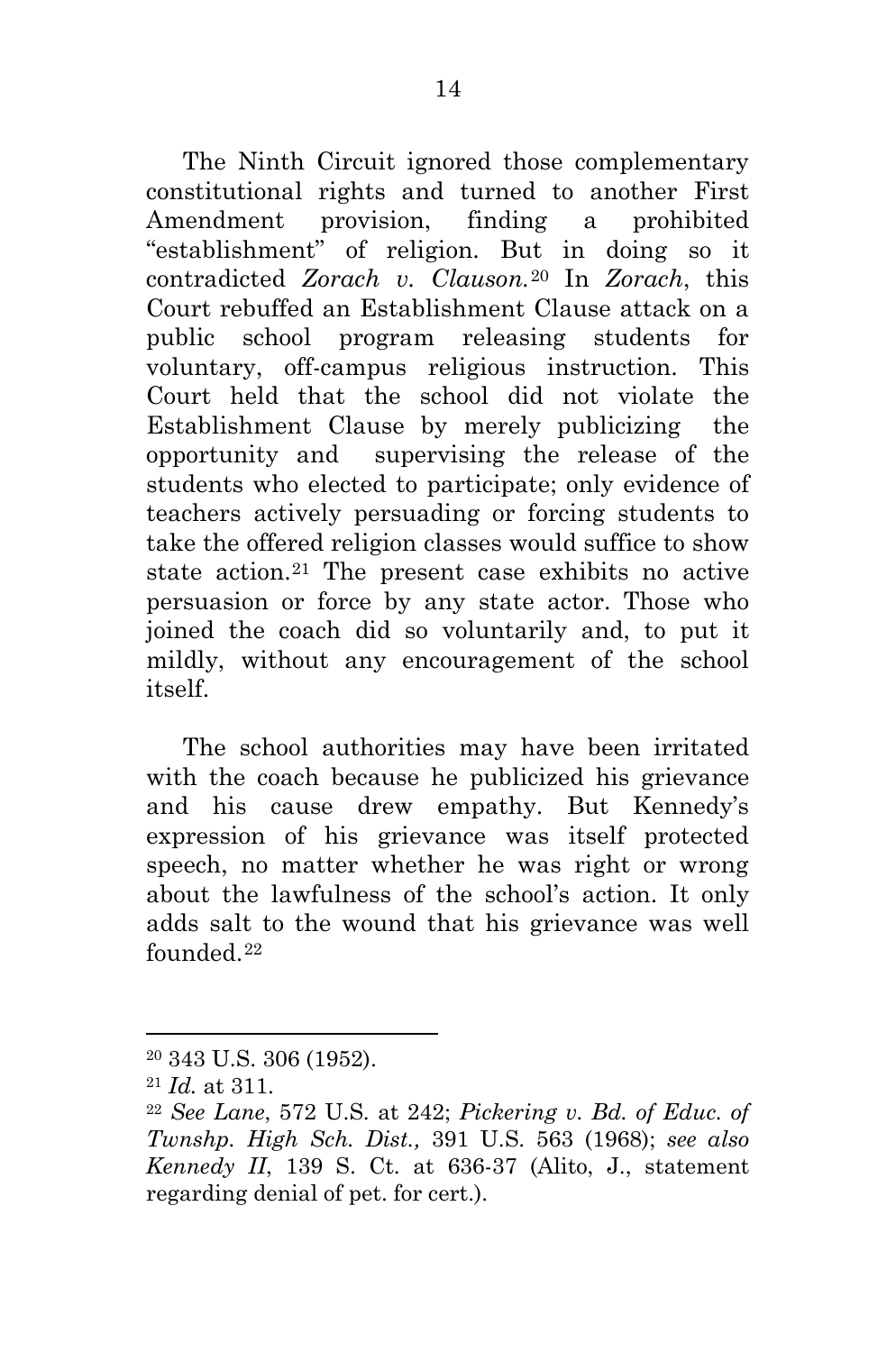## <span id="page-22-4"></span><span id="page-22-3"></span><span id="page-22-2"></span><span id="page-22-1"></span><span id="page-22-0"></span>**III. Free Exercise and Assembly Rights Cannot Be Vetoed by a Third Party Experiencing an Unsubstantiated Fear of Repercussion for His Nonparticipation**

The Ninth Circuit also relied on testimony by one student member of the team who feared that, if he did not join others gathering around the coach, he might lose playing time.[23](#page-22-0) Relying on such unsubstantiated fears is the functional equivalent of allowing a heckler's veto, something long prohibited by this Court.[24](#page-22-1) The government may terminate neither speech, nor religious practice, nor assembly just because others find it threatening or objectionable.[25](#page-22-2) As this Court stated in *Tinker*, a generalized "fear or apprehension" of others "is not enough to overcome the right to freedom of expression."[26](#page-22-3) The fact that the expression is religious does not alter that calculus one whit; it reinforces it.<sup>[27](#page-22-4)</sup>

<sup>23</sup> *Kennedy III*, 991 F.3d at 1011, 1018.

<sup>24</sup> *See, e.g.*, *Gregory v. Chicago*, 394 U.S. 111 (1969); *Cox v. La.*, 379 U.S. 536, 551-52 (1965).

<sup>25</sup> *See Matal v. Tam*, 137 S. Ct. 1744, 1763 (2017) (Alito, J.) (speech); *Town of Greece v. Galloway*, 572 U.S. 565, 609 (2014) (Thomas, J., concurring) (religion); *Tex. v. Johnson*, 491 U.S. 397 (1989) (speech); *Cox*, 379 U.S. at 538-42 (speech, assembly, and protest); *Hague v. CIO*, 307 U.S. 496, 516 (1939) (speech and assembly); *DeJonge v. Ore.*, 299 U.S. 353, 364-65 (1937) (assembly).

<sup>26</sup> 393 U.S. at 508.

<sup>27</sup> *See Kennedy IV*, 4 F.4th at 954 (R. Nelson, J., dissenting from denial of *en banc* rehearing).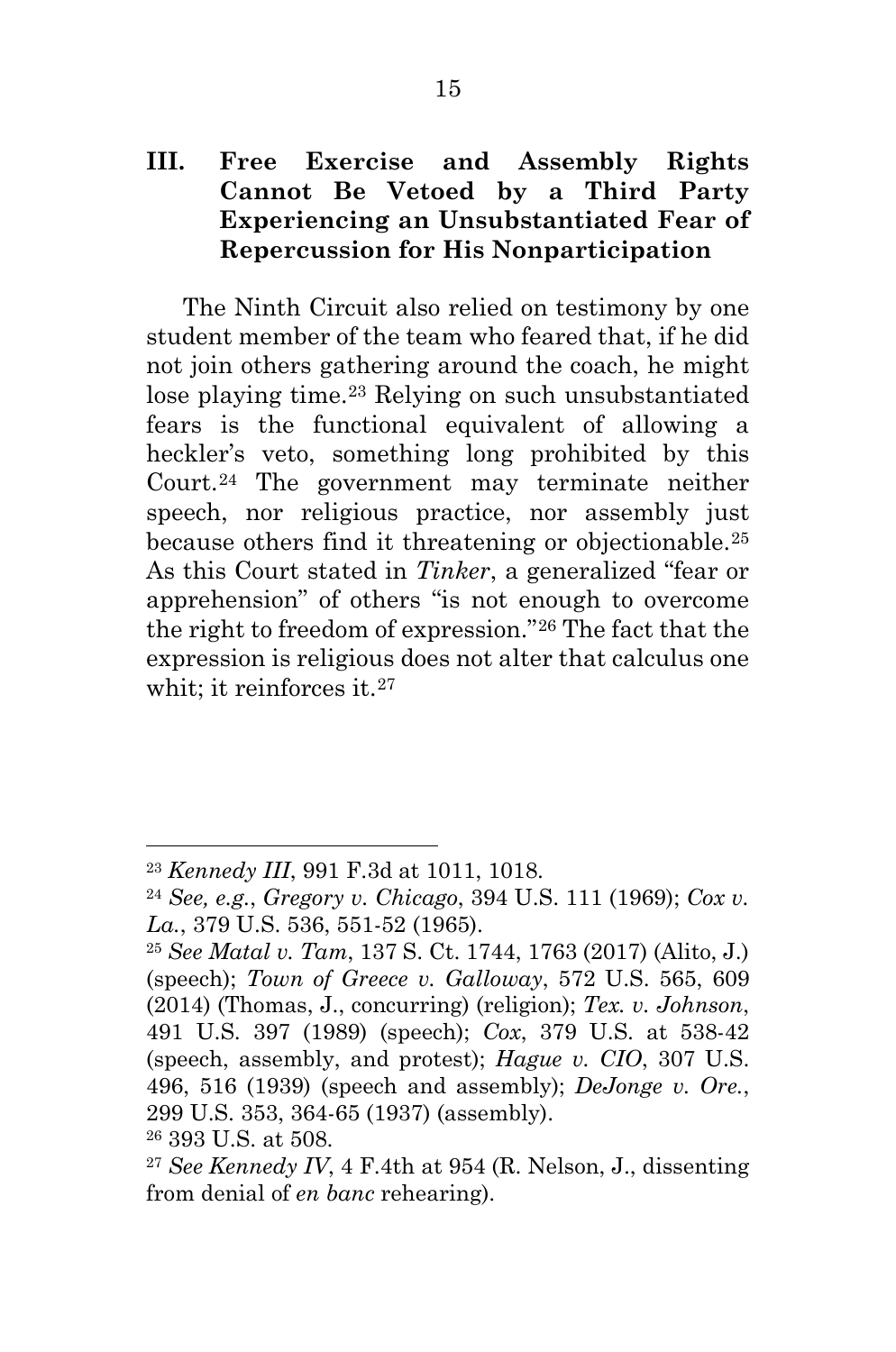### <span id="page-23-0"></span>**IV. The Ninth Circuit Improperly Pitted the Establishment Clause Against the Free Exercise Clause**

The Ninth Circuit also erred when it held that the school's Free Exercise Clause violation can be excused by concerns about an Establishment Clause infraction.[28](#page-23-0) This fails both factually and legally, as it is inconsistent with both the text and history of the Establishment Clause and with applicable precedent.

## **A. On This Record, No Objective, Reasonable Observer Could Believe the School Endorsed the Coach's Religious Exercise**

As a factual matter, the idea that the prototypical objective, reasonable observer would think the school was sponsoring the coach's prayer is absurd. The school made it clear, on numerous occasions, that it opposed his prayers after football games; he also made it clear that the school did not endorse, encourage, or otherwise sponsor his on-field kneeling when he complained to the press that the school district was trying to rein him in. However one defines "available information" acquired by a "reasonable observer," it is clear on this record that Kennedy's prayers at midfield could not be understood as school-sponsored.

This Court observed in *Mergens*, "We think that secondary school students are mature enough and are likely to understand that a school does not endorse or support student speech that it merely permits on a

<sup>28</sup> *Kennedy III*, 991 F.3d at 1016-21.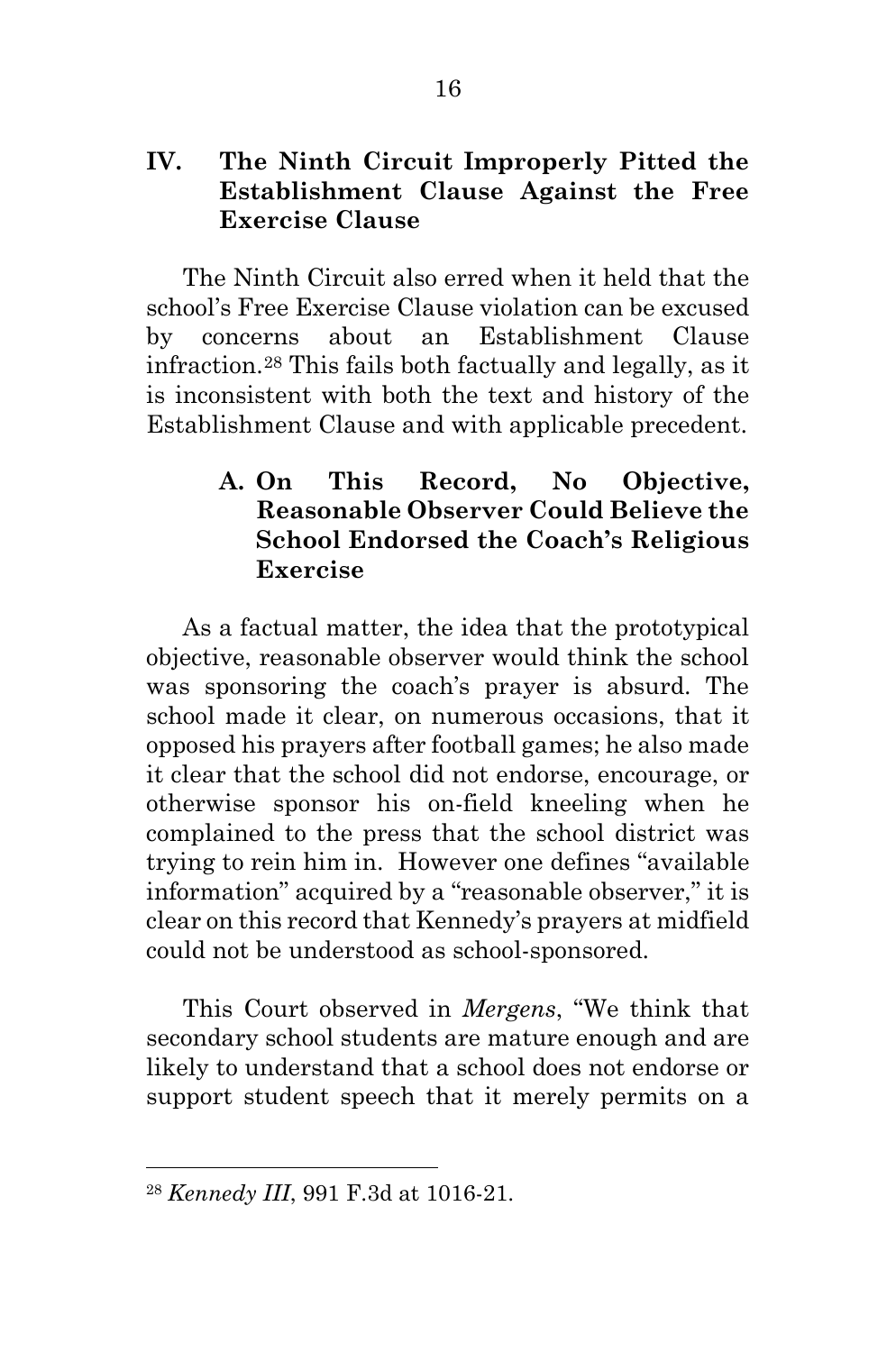<span id="page-24-3"></span><span id="page-24-2"></span><span id="page-24-1"></span><span id="page-24-0"></span>nondiscriminatory basis."[29](#page-24-0) Here, the audience included adults as well as high school students and the symbolic speech was by a teacher, rather than by a student, as in *Mergens*, but the same conclusion is certainly true in these circumstances. All observers of Kennedy were "mature enough" to "likely . . . understand" that the school district did not "endorse or support" his speech merely because it permitted it "on a nondiscriminatory basis."[30](#page-24-1)

This again brings to the fore that religious speech may not be given less protection than other types of speech seen in sporting venues, such as coaches and players "taking the knee" with bowed head when the national anthem is played, by which they communicate a political message. Obviously, the school would not have acted if Kennedy had just stood at midfield for a few seconds, which dramatizes that it was because the school district understood the coach's activity to be *religious* that it acted adversely to him[.31](#page-24-2) Such targeted discrimination against religious exercise has been repeatedly repudiated by this Court.[32](#page-24-3) Moreover, it would turn the Constitution

<sup>29</sup> 496 U.S. at 250.

<sup>30</sup> *Id.*

<sup>&</sup>lt;sup>31</sup> Indeed, the uncertainty on this score, which led to denial of Kennedy's petition for certiorari on the denial of his motion for preliminary injunction, *see Kennedy II*, 139 S. Ct. at 635-36 (statement of Alito, J.), was clarified on remand as the sole reason for the school's adverse action. *See Kennedy III*, 991 F.3d at 1014.

<sup>32</sup> *See, e.g.*, *Tandon v. Newsom*, 141 S. Ct. 1294 (2021) (striking down limits on religious gatherings that were more stringent than those imposed on comparable secular gatherings); *Roman Cath. Diocese of Brooklyn v. Cuomo*, 141 S. Ct. 63 (2020) (same); *Espinoza v. Mont. Dept. of Rev.*,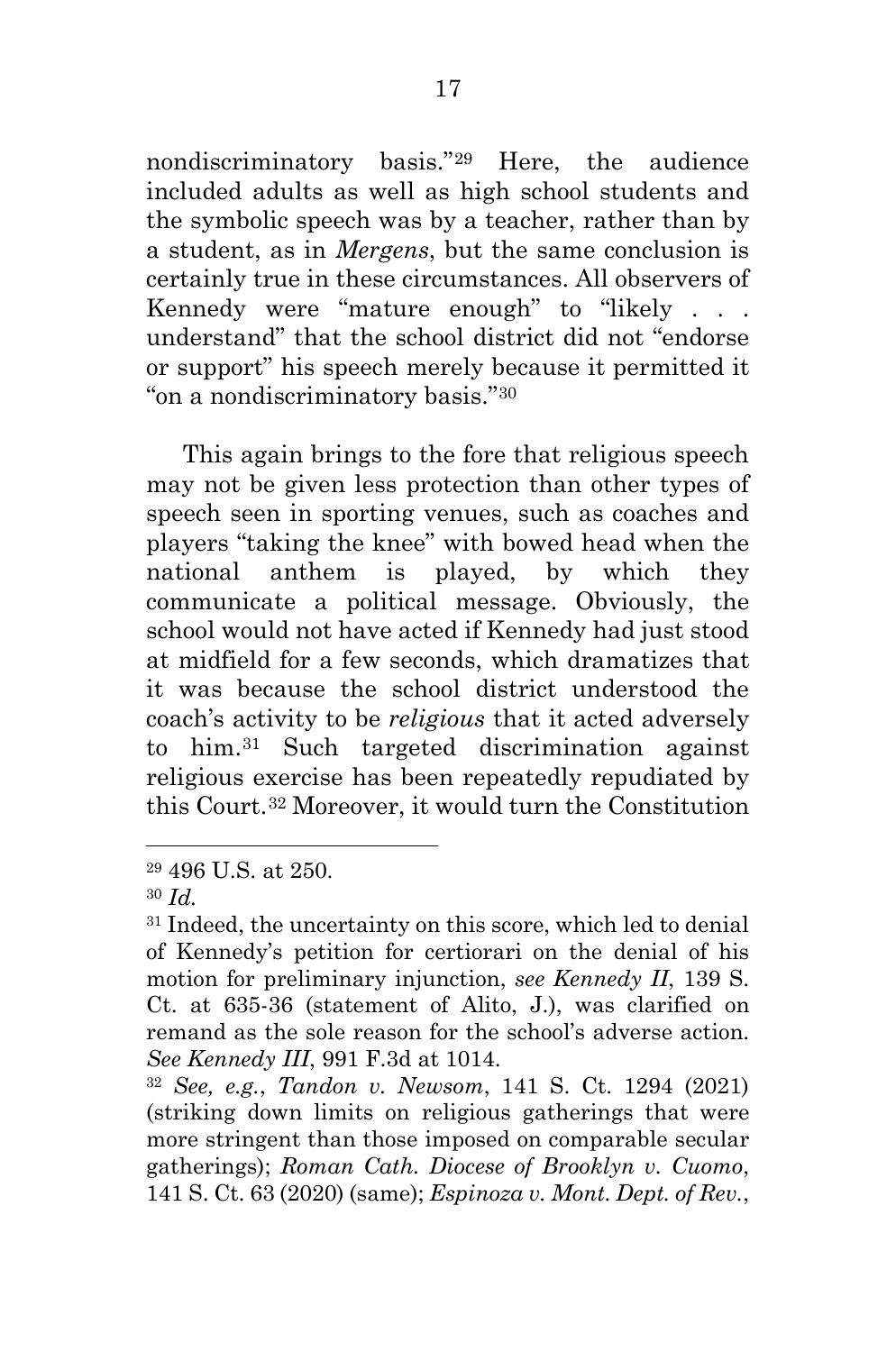<span id="page-25-1"></span><span id="page-25-0"></span>on its head to suggest that teachers may practice spoken or symbolic speech only as long as it does not involve prayer or other religious observance; the First Amendment text goes the extra mile to protect "the free *exercise*" of religion.[33](#page-25-0)

Obviously, a public school teacher wears two hats—that of a private citizen and that of a government worker. No one is confused by that. It is so with all government employees. Thus, action taken by a teacher, even on school grounds and during school hours, that is personal in nature has the protection of the Free Exercise, Speech, and Assembly Clauses. And those rights are not somehow negated by the Establishment Clause in situations such as this, where the coach waited until the game was well over and acted alone. That he was exercising his religion was no more obvious, and no more "endorsed" by the school, than when a Muslim teacher wears a hijab, and much less so than when she wears it in the classroom.[34](#page-25-1) The Ninth Circuit stretched the "endorsement" precedent of this Court well beyond its

<sup>140</sup> S. Ct. 2246 (2020) (repudiating the state's discrimination against religious schools that otherwise qualified for student scholarships via state income tax credits); *Trinity Lutheran Church v. Comer*, 137 S. Ct. 2012 (2017) (striking down state's refusal to supply a school with playground resurfacing solely because it was religious).

<sup>33</sup> *See Kennedy IV*, 4 F.4th at 941-42 (O'Scannlain, J.); *id.*  at 944-45 (Ikuta, J., dissenting from denial of *en banc* rehearing).

<sup>34</sup> *Cf. EEOC v. Abercrombie & Fitch Stores, Inc.*, 575 U.S. 768 (2015) (recognizing, in Title VII context, that wearing a hijab is understood by a reasonable observer as a religious exercise).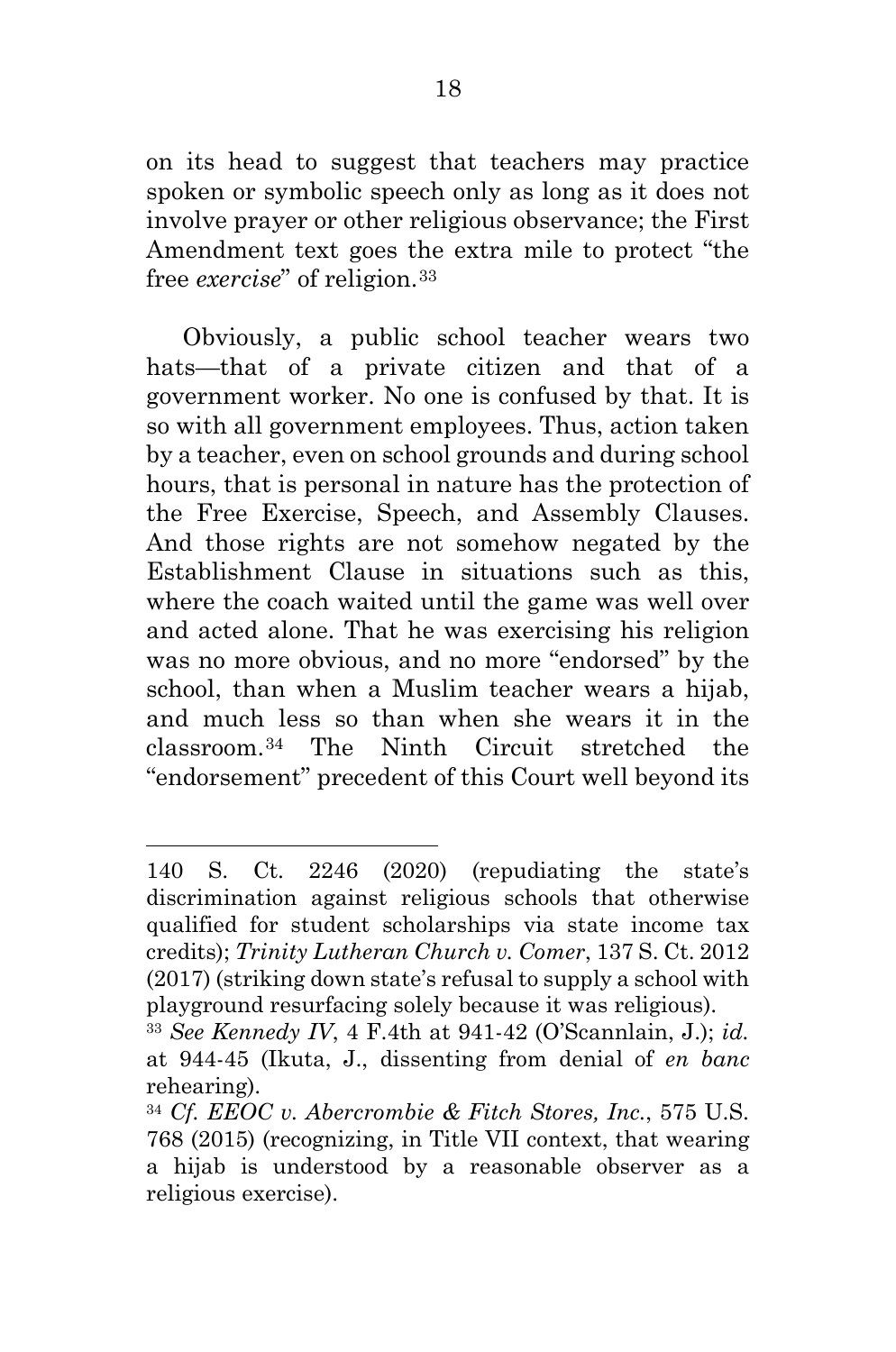<span id="page-26-0"></span>factual boundaries and, for that reason alone, must be reversed.

### <span id="page-26-1"></span>**B. The "Endorsement" Test May Not Properly Be Used to Disallow a Neutral Accommodation of the Free Exercise of Religion**

At a more basic level, the Ninth Circuit erred by holding that the Establishment Clause may ever override the requirement that state actors may not discriminate against the free exercise of religion the state neutrally accommodates. In such situations, it is not "endorsing" the private exercise of religion, and the clauses are not in conflict. Each clause in its own way is designed to secure religious liberty, "not purge it from the public square."[35](#page-26-0) Reversing the Ninth Circuit's use of "endorsement" here will align with this Court's forum cases, in which it has consistently held that, once a forum is available to the public on a neutral basis, the state may not discriminate against religious exercise and the Establishment Clause is simply not at issue.<sup>36</sup>

<sup>35</sup> *Kennedy IV*, 4 F.4th at 946 (R. Nelson, J.); *see* Carl H. Esbeck, *The Establishment Clause: Its Original Public Meaning and What We Can Learn from the Plain Text*, 22 Federalist Soc'y Rev. 26, 37-38 (2021) (hereinafter, "Esbeck, *The Establishment Clause*") (explaining how the Religion Clauses work in harmony).

<sup>36</sup> *See, e.g.*, *Rosenberger v Rector and Visitors of Univ. of Va.*, 515 U.S. 819, 843-44 (1995) (citing *Lamb's Chapel v. Center Moriches Union Free School District*, 508 U.S. 384 (1993); *Widmar v. Vincent*, 454 U.S. 263 (1981); and *Mergens*, 496 U.S. at 250).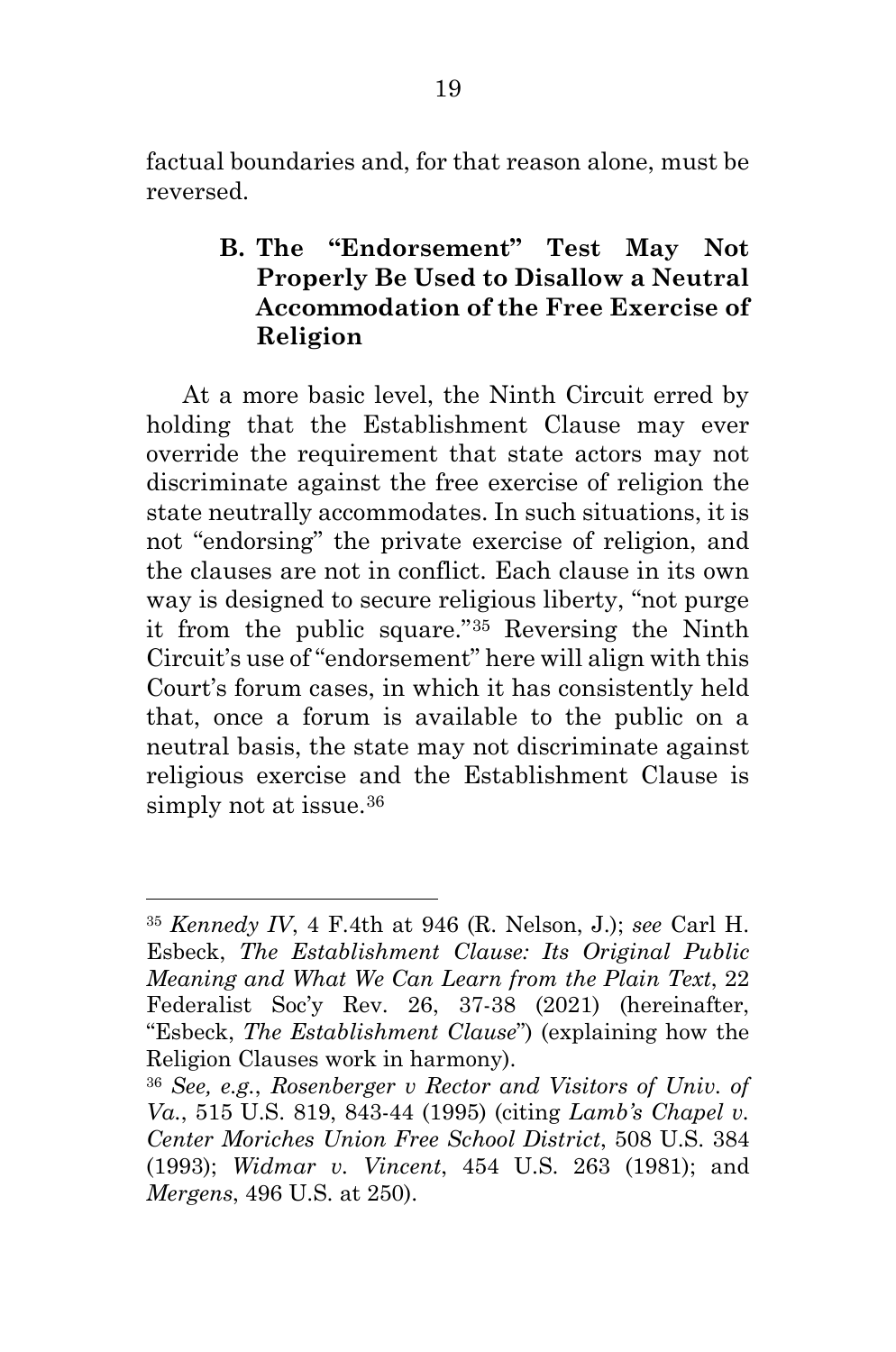<span id="page-27-2"></span><span id="page-27-1"></span><span id="page-27-0"></span>In the *Bladensburg Cross Case*[37](#page-27-0) and *Town of Greece v. Galloway*<sup>[38](#page-27-1)</sup> this Court determined the proper scope of the Establishment Clause by looking to the historical practices that it was designed to address.[39](#page-27-2) Both that history and the text of the clause shows that the endorsement theory cannot properly be used to cabin a nonpreferential accommodation of the free exercise of religion.

### **1. The Text of the Establishment Clause Allows Laws About Religion, Just Not Those About "an** *Establishment* **of Religion"**

The Ninth Circuit reasoned as if the Establishment Clause read that "Congress shall make no law respecting [ ] religion," period. Thus, it found that even the school's *inaction* in allowing private, *religious* speech was presumptively improper because the speech dealt with *religion* and the government may not endorse or favor religion.

Of course, the clause does not read that way. It states that "Congress shall make no law respecting *an* 

<sup>37</sup> *Am. Legion v. Am. Humanists Soc'y*, 139 S. Ct. 2067 (2019).

<sup>38</sup> 572 U.S. 565 (2014).

<sup>39</sup> *Am. Legion*, 139 S. Ct. at 2086-89 (plurality op.); *id.* at 2095-97 (Thomas, J., concurring); *Town of Greece*, 572 U.S. at 575-77; *see also Cnty. of Allegheny v. ACLU,* 492 U.S. 573, 670 (1989) (Kennedy, J., concurring in judgment in part and dissenting in part) (finding that the Establishment Clause must be interpreted "by reference to historical practices and understandings" (quoted with approval in *Town of Greece*, 572 U.S. at 576)).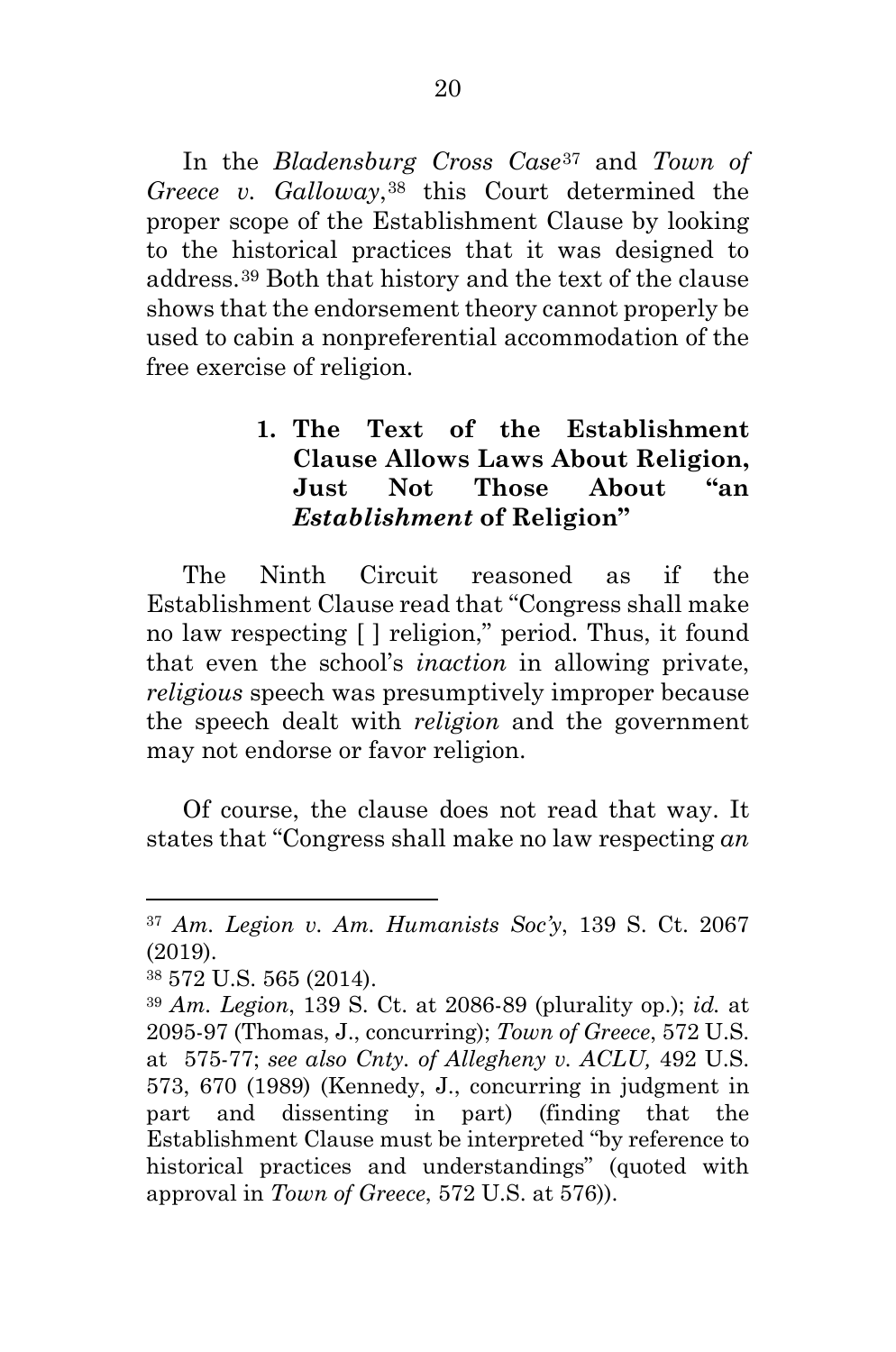<span id="page-28-3"></span><span id="page-28-2"></span><span id="page-28-1"></span><span id="page-28-0"></span>*establishment* of religion."[40](#page-28-0) It obviously does not prohibit any governmental action about or allowing religion.[41](#page-28-1) If it did, the Constitution would be at war with itself. Indeed, the very next phrase of the First Amendment protects the "free exercise" of religion, an obvious endorsement of religious observance by affirmatively protecting it.[42](#page-28-2) The Establishment Clause, by forbidding the *government* to establish religion, has the effect of reinforcing the *private* exercise of religion. The restraint on "an establishment" does not trump or supersede the belief or practice of religion. "Government does not establish religion by leaving its private exercise alone."[43](#page-28-3)

The First Amendment is pro-freedom of speech, pro-freedom of press, and pro-freedom of assembly. It accomplishes those purposes by providing that "Congress shall make no law . . . abridging" those

<sup>40</sup> U.S. Const. amend. I (emphasis added).

<sup>41</sup> *See generally* Carl H. Esbeck, *Uses and Abuses of Textualism and Originalism in Establishment Clause Interpretation*, 2011 Utah L. Rev. 489, 593-96 (hereinafter, "Esbeck, *Uses and Abuses*"); Steven W. Fitschen, *Religion in the Public Schools After* Santa Fe Independent School District v. Doe: *Time for a New Strategy,* 9 Wm. & Mary Bill of Rts. J. 433, 446-49 (2001) (noting that the Framers distinguished between acknowledgment, accommodation, encouragement, and establishment of religion and only the last was forbidden).

<sup>42</sup> The Constitution also legislates concerning religion and supports free exercise when it prohibits a religious test for officeholders, U.S. Const. art. VI, cl. 3, and thrice allows affirmation instead of oaths to accommodate Quakers and others who had religious objections to oaths. *Id.* art. I, § 3, cl. 6; art. II, § 1, cl. 8; art. VI, cl. 3.

<sup>43</sup> Esbeck, *The Establishment Clause* at 37.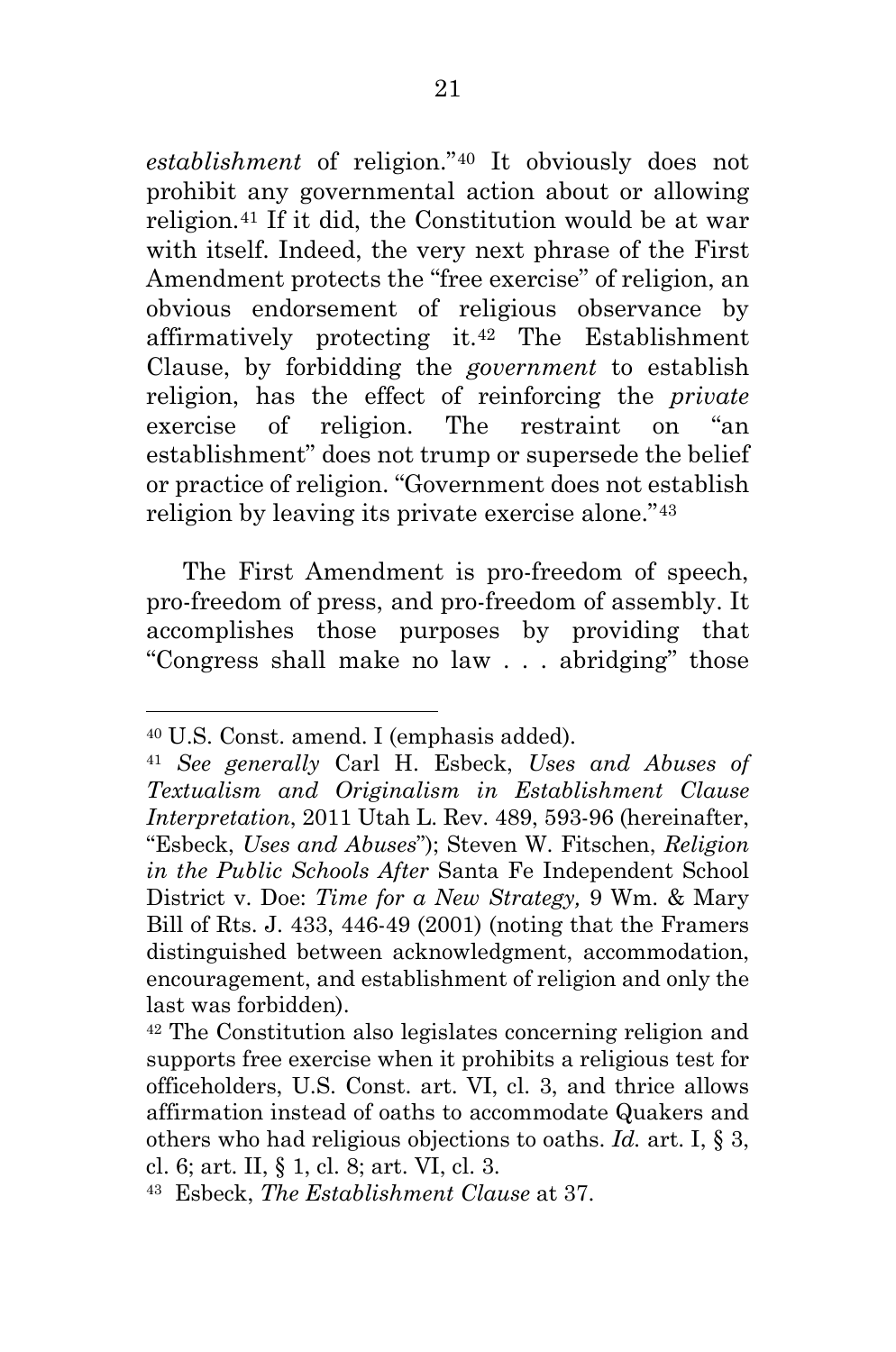<span id="page-29-4"></span><span id="page-29-3"></span><span id="page-29-2"></span><span id="page-29-1"></span><span id="page-29-0"></span>freedoms. Similarly, the First Amendment is proreligious observance, not hostile to it in one clause and in favor of it in another. And while the operation of the clauses may overlap,[44](#page-29-0) by their very nature and purpose they do not contradict each other when, as here, the state does not initiate, and acts neutrally in accommodating, the private exercise of religion.[45](#page-29-1)

## **2. The Founders Passed Laws Encouraging and Endorsing Religion**

The Founders showed by their conduct that they did not understand the Establishment Clause to prohibit them from enacting laws that generally encouraged religion and promoted its free exercise by private individuals and organizations.[46](#page-29-2) For example,

• as noted by the Supreme Court in *Marsh v. Chambers*[47](#page-29-3) and *Town of Greece*,[48](#page-29-4) the First

<sup>44</sup> Professor Esbeck gives the example of a public elementary school teacher requiring recitation of the Lord's Prayer. A Muslim student has a cause of action under the Free Exercise Clause, and her remedy under that clause is to opt out. She also may sue under the Establishment Clause, with her remedy being discontinuation of the teacher's practice. Esbeck, *The Establishment Clause* at 38. <sup>45</sup> A recent articulation of the improperly manufactured "tension" between the Religion Clauses is found in Justice Breyer's dissent in *Espinoza*, 140 S. Ct. at 2281-82, 2290 (Breyer, J., dissenting).

<sup>46</sup> *See generally* Esbeck, *Uses and Abuses* at 615-20; Robert L. Cord, *Separation of Church and State: Historical Fact and Current Fiction* 23-24, 53-55 (1982).

<sup>47</sup> 463 U.S. 783, 787-88 (1983).

<sup>48</sup> 572 U.S. at 575.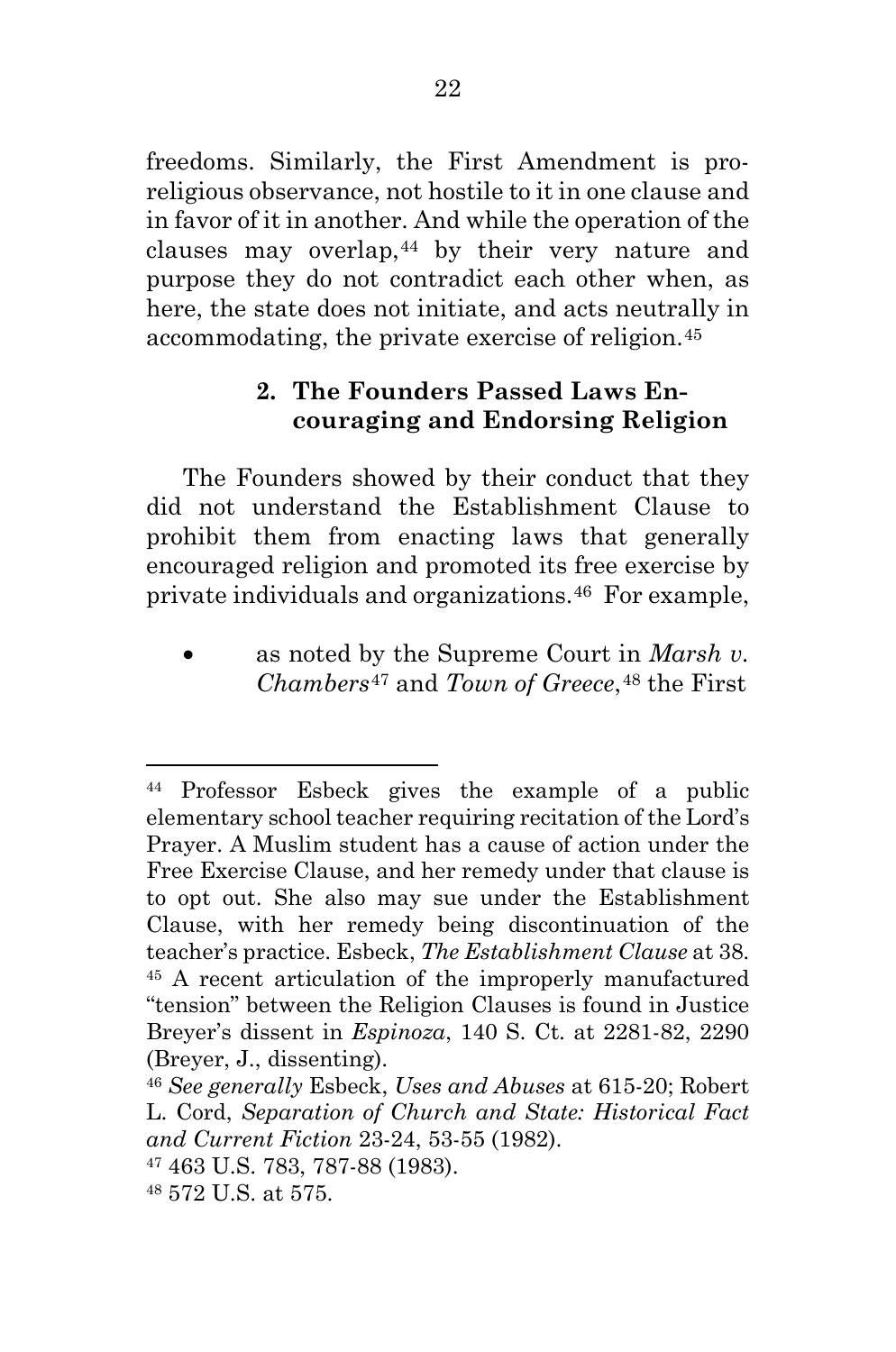<span id="page-30-2"></span><span id="page-30-1"></span><span id="page-30-0"></span>Congress paid for a chaplain, a tradition that has continued uninterrupted to this day;

- the First Congress, on the very day it approved the Establishment Clause, reenacted the Northwest Ordinance of 1787, which proclaimed, "Religion, morality, and knowledge, being necessary to good government and the happiness of mankind, ... shall forever be encouraged";<sup>[49](#page-30-0)</sup> and
- Congress approved use of the Capitol building for regular church services.<sup>[50](#page-30-1)</sup>

Why would the Founders enact these laws to support the practice of religion by themselves and other citizens? The simple answer is that the Founders understood that religious beliefs and ethical principles provided a foundation for, and helped the preservation of, the type of government that they had set up in the Constitution. In this way, these enactments served a critical, *secular* purpose. Many of the Founders articulated this,<sup>[51](#page-30-2)</sup> perhaps most

<sup>49</sup> 1 Stat. 50.

<sup>50</sup> 1 Debates and Proceedings 797, 6th Cong., 1st Sess. (Dec. 4, 1800). *See generally* James A. Davids, *Putting Faith in Prison Programs, and Its Constitutionality Under Thomas Jefferson's Faith-Based Initiative*, 6 Ave Maria L. Rev. 341 (2008) (discussing faith-based initiatives to support and rehabilitate prisoners and analogous historical examples). <sup>51</sup> *See generally* Esbeck, *Uses and Abuses* at 615; Carl H. Esbeck, *Dissent and Disestablishment: The Church-State Settlement in the Early Am. Republic*, 2004 BYU L. Rev. 1385, 1431-32; Michael W. McConnell, *Establishment and*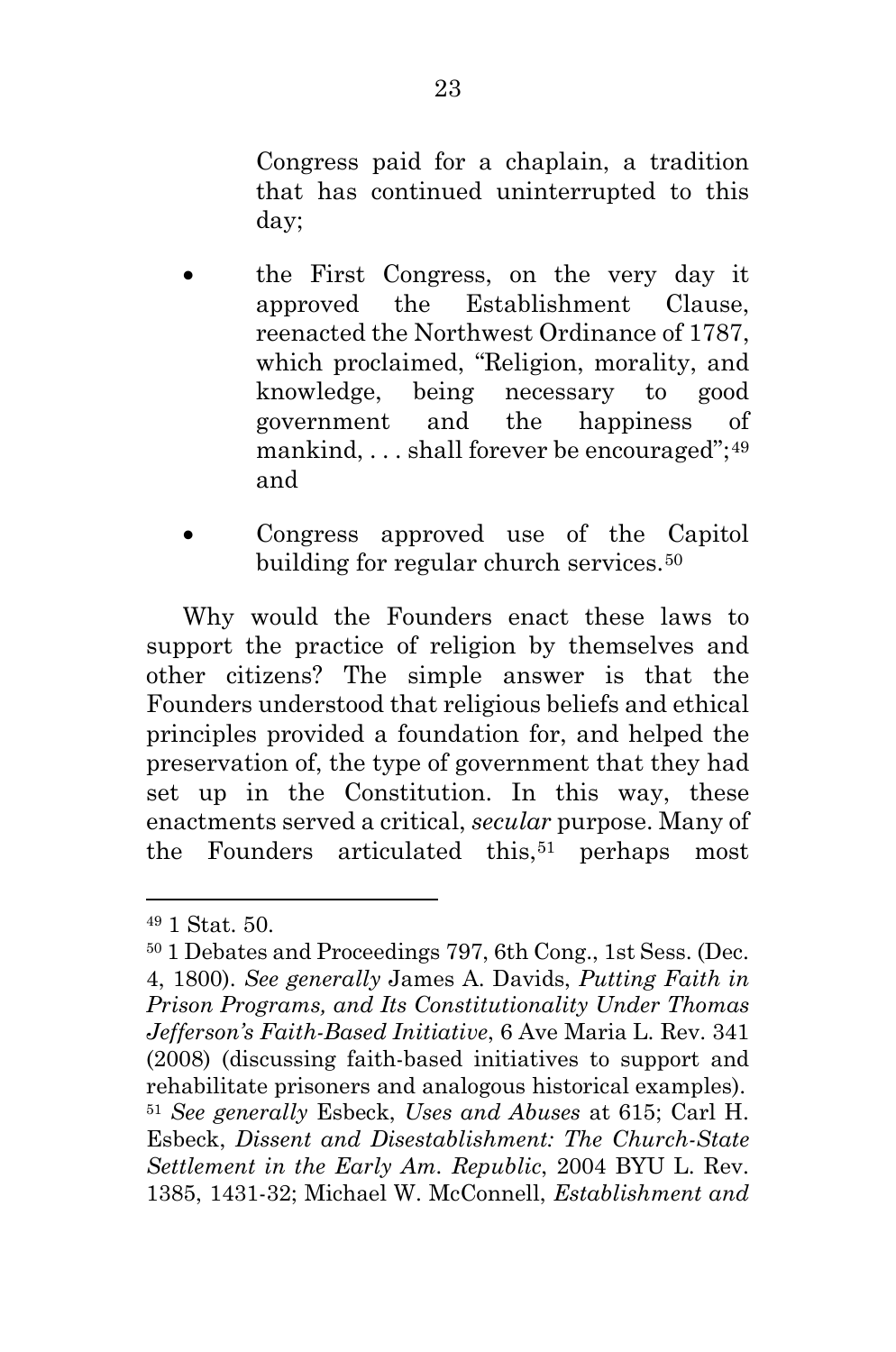<span id="page-31-0"></span>famously President Washington in his Farewell Address, when he said, "Of all the dispositions and habits which lead to political prosperity, Religion and Morality are indispensable supports."[52](#page-31-0)

The positive influence of religion on society and our system of government, as noted repeatedly by the Founders in both their legislative enactments and their remarks, is reflected and protected in *both* Religion Clauses. The historical record supports a proper textual reading that both clauses are proreligion and complement, rather than conflict with, each other.

> **3. Ample Precedent Supports That the Establishment Clause Does Not Conflict with the Free Exercise Clause When the Government Acts Neutrally**

While some cling to a "strict separationist" view that finds an "establishment" when the state includes those engaging in religious practice as beneficiaries of indirect aid that is generally available on non-

*Disestablishment at the Founding*, 44 Wm. & Mary L. Rev. 2105 (2003).

<sup>52</sup> https://www.senate.gov/artandhistory/history/resources/ pdf/Washingtons\_Farewell\_Address.pdf at 16 (last visited Feb. 15, 2022); *see also* John Adams, Address to Mass.

Militia in 1798, https://founders.archives.gov/documents/ Adams/99-02-02-3102 (last visited Feb. 15, 2022); *Van Orden v. Perry,* 545 U.S. 677, 727-28 n.29 (2005) (Stevens, J., dissenting, quoting Justice Story: "Christianity is indispensable to the true interests and solid foundations of all free governments.").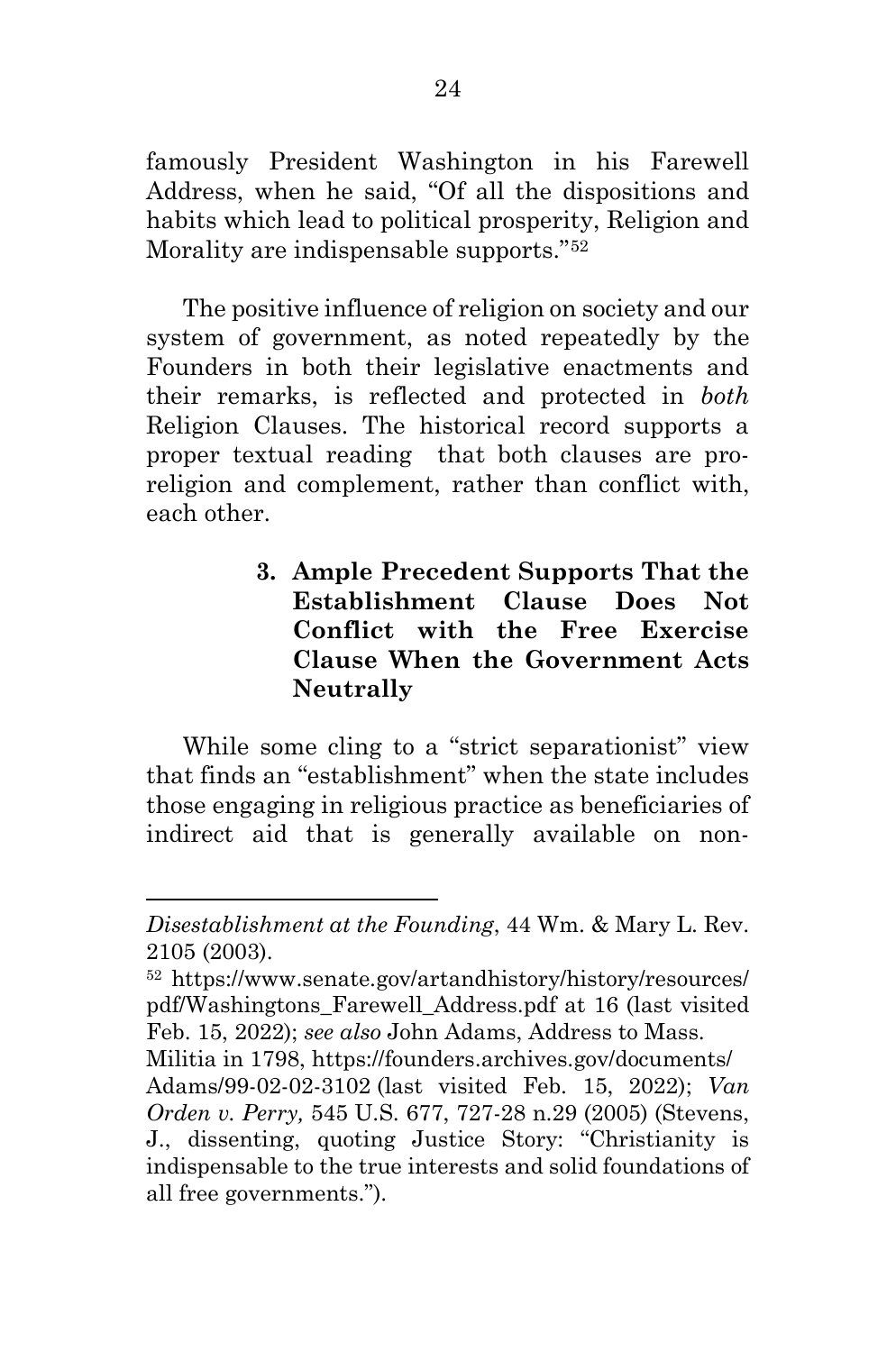<span id="page-32-5"></span><span id="page-32-4"></span><span id="page-32-3"></span><span id="page-32-2"></span><span id="page-32-1"></span><span id="page-32-0"></span>sectarian grounds,<sup>[53](#page-32-0)</sup> this Court has long moved past that improper perspective. For example in *Mitchell v. Helms*,[54](#page-32-1) this Court in 2000 upheld a federal program that provided funds for purchasing computers and educational materials but required a portion of these funds to be directed to private schools, including religious schools; in *Zelman v. Simmons-Harris*,[55](#page-32-2) this Court in 2002 validated a government voucher program that parents could use for education in sectarian schools; in *Zobrest v. Catalina Foothills School District*,[56](#page-32-3) this Court in 1993 directed a public school receiving federal funds to pay for a sign interpreter for a deaf student attending a Catholic school; and in *Witters v. Washington Department of Services for the Blind*,<sup>[57](#page-32-4)</sup> this Court in 1986 validated government funding of assistance services for a blind student at theological school. Most recently, this Court summarized in *Espinoza*, "We have repeatedly held that the Establishment Clause is not offended when religious observers and organizations benefit from neutral government programs."[58](#page-32-5)

<sup>53</sup> The springboard for this view was found in *Everson v. Board of Education*, 330 U.S. 1 (1947), which in a rhetorical flourish states that the Establishment Clause prohibits "laws which aid one religion, aid all religions, or prefer one religion over another." *Id.* at 15. The "aids all religions" language in *Everson* was overbroad and *dicta*, as the Court in that case upheld New Jersey's providing direct aid for transporting students to private religious schools. *Id.* at 17- 18.

<sup>54</sup> 530 U.S. 793 (2000).

<sup>55</sup> 536 U.S. 639 (2002).

<sup>56</sup> 509 U.S. 1 (1993).

<sup>57</sup> 474 U.S. 481 (1986).

<sup>58</sup> 140 S. Ct. at 2254.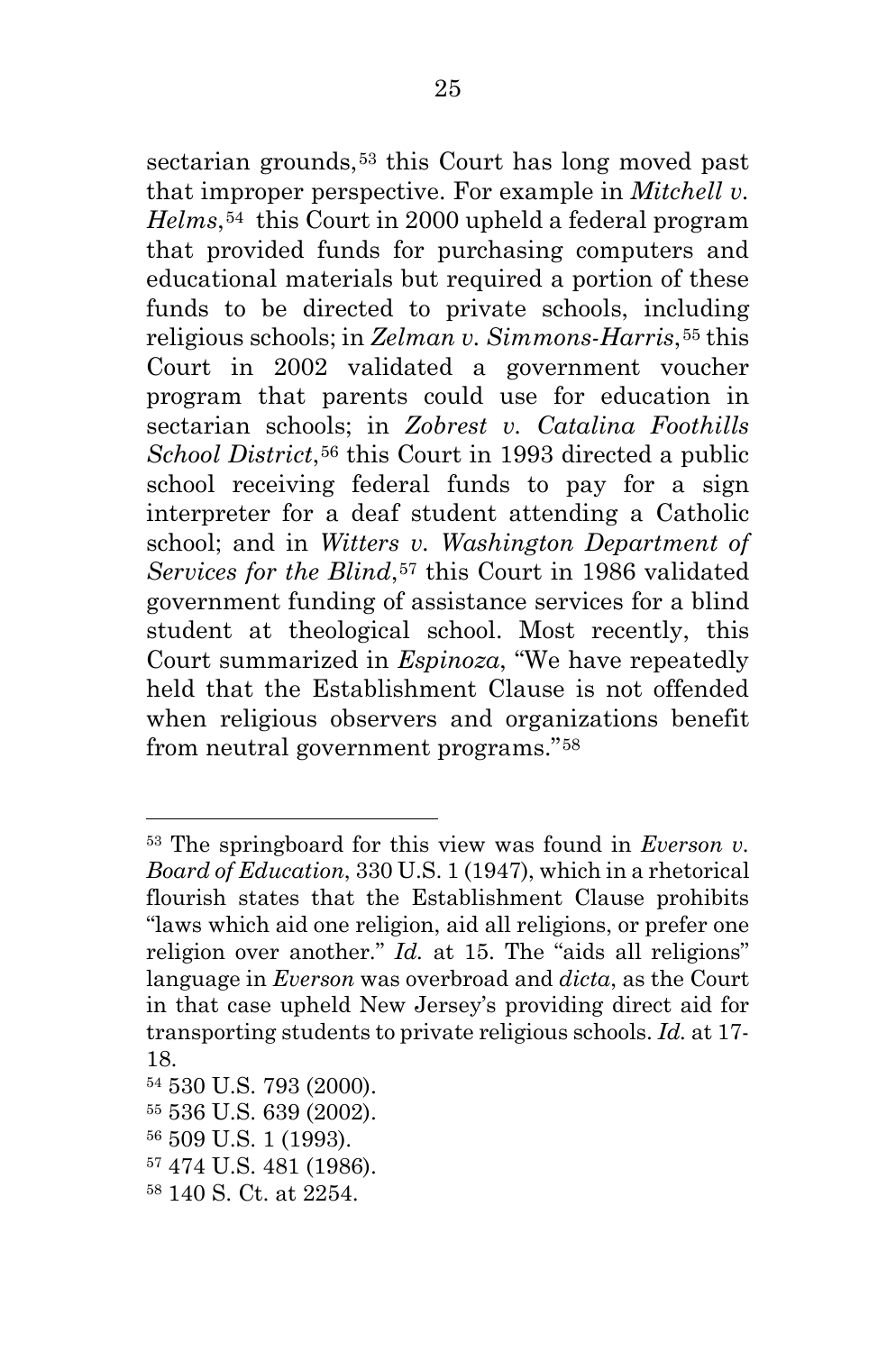<span id="page-33-3"></span><span id="page-33-2"></span><span id="page-33-1"></span><span id="page-33-0"></span>This Court has made clear in these and other decisions that the Establishment Clause does not dictate hostility to religion or religion's place in our common life and does not conflict with, but rather supports, an individual's free exercise of religion.<sup>[59](#page-33-0)</sup> Justice Scalia concurred in *Lamb's Chapel*: "indifference to 'religion in general' is not what our cases, both old and recent, demand."[60](#page-33-1) And in *Corporation of the Presiding Bishop v. Amos*,[61](#page-33-2) this Court held that the Establishment Clause does *not* require government to be hostile, or even indifferent, to religion, but only stops the government from acting "with the intent of promoting a particular point of view in religious matters."[62](#page-33-3) The Ninth Circuit's wielding of "endorsement" here to invalidate free exercise protections when the school was passive and neutral is at odds with this proper understanding of the Establishment Clause and improperly puts the Religion Clauses at cross-purposes.

<sup>59</sup> *See also Zorach*, 343 U.S. at 313-14 ("we find no constitutional requirement which makes it necessary for government to be hostile to religion and to throw its weight against efforts to widen the effective scope of religious influence"); *Ill. ex rel. McCollum v. Bd. of Educ.*, 333 U.S. 203, 211-12 (1948) ("A manifestation of [governmental hostility to religion or religious teachings] would be at war with our national tradition as embodied in the First Amendment's guaranty of the free exercise of religion."); *Epperson v. Ark.*, 393 U.S. 97, 103-04 (1968).

<sup>60</sup> 508 U.S. at 400 (Scalia, J., concurring); *see also Lynch v. Donnelly*, 465 U.S. 668, 674 (1984) (noting "an unbroken history of official acknowledgment . . . of the role of religion in American life").

<sup>61</sup> 483 U.S. 327 (1987).

<sup>62</sup> *Id*. at 335.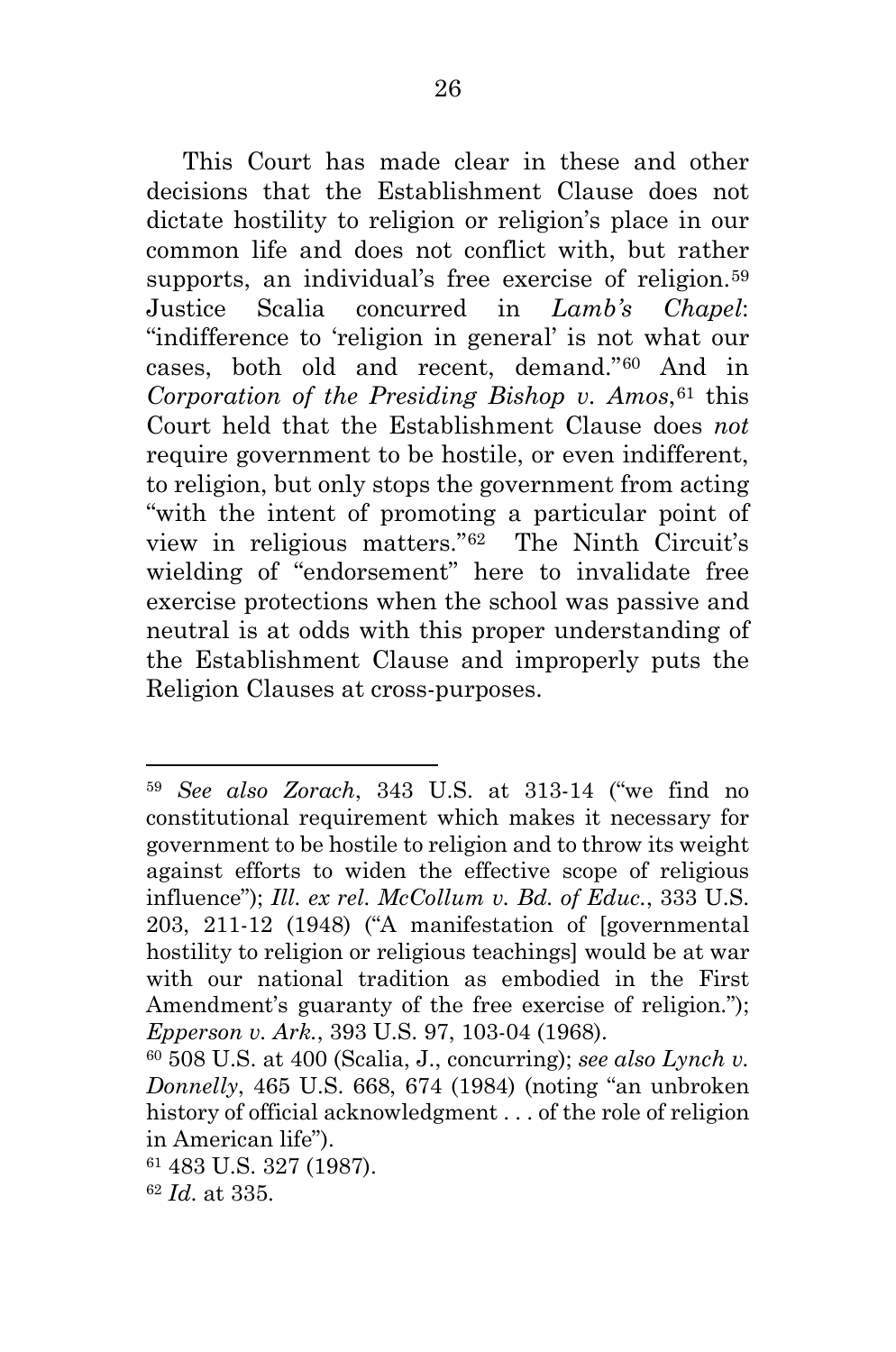<span id="page-34-3"></span><span id="page-34-2"></span><span id="page-34-1"></span><span id="page-34-0"></span>In summary, this Court's decisions recognize that the Establishment Clause is in harmony with, rather than antagonistic to, the free exercise of religion. This is consistent with both the text and the history of the Establishment Clause. The Establishment Clause, as properly interpreted, does not override the government's duty to accommodate the free exercise of religion on a nondiscriminatory basis.

#### **CONCLUSION**

The school here should have allowed the exercise of the constitutional freedoms to speak, pray, and assemble. It cannot convert its improper halting of such practices into a legal virtue by resort to the Establishment Clause,[63](#page-34-0) as that clause certainly did not proscribe the unassisted, privately initiated exercise of religion by Coach Kennedy.

The Establishment Clause does not require public schools to be policed as religion-free zones,  $64$  and a reasonable, objective person understands that teachers can act in private capacities, even while on school grounds and even during school hours.<sup>[65](#page-34-2)</sup> When teachers do so, their freedoms are not to be curtailed, and they are not to be punished.[66](#page-34-3)

<sup>63</sup> *See Good News Club v. Milford Cent. Sch.,* 533 U.S 98, 120-21 (2001) (Scalia, J., concurring); *Kennedy IV*, 4 F.4th at 949-54 (R. Nelson, J.).

<sup>64</sup> *See Tinker,* 393 U.S at 506.

<sup>65</sup> *See Mergens,* 496 U.S. at 250.

<sup>66</sup> *See Lane,* 573 U.S. at 236-37; *Garcetti*, 547 U.S. at 417- 19; *Tinker,* 393 U.S. at 506.